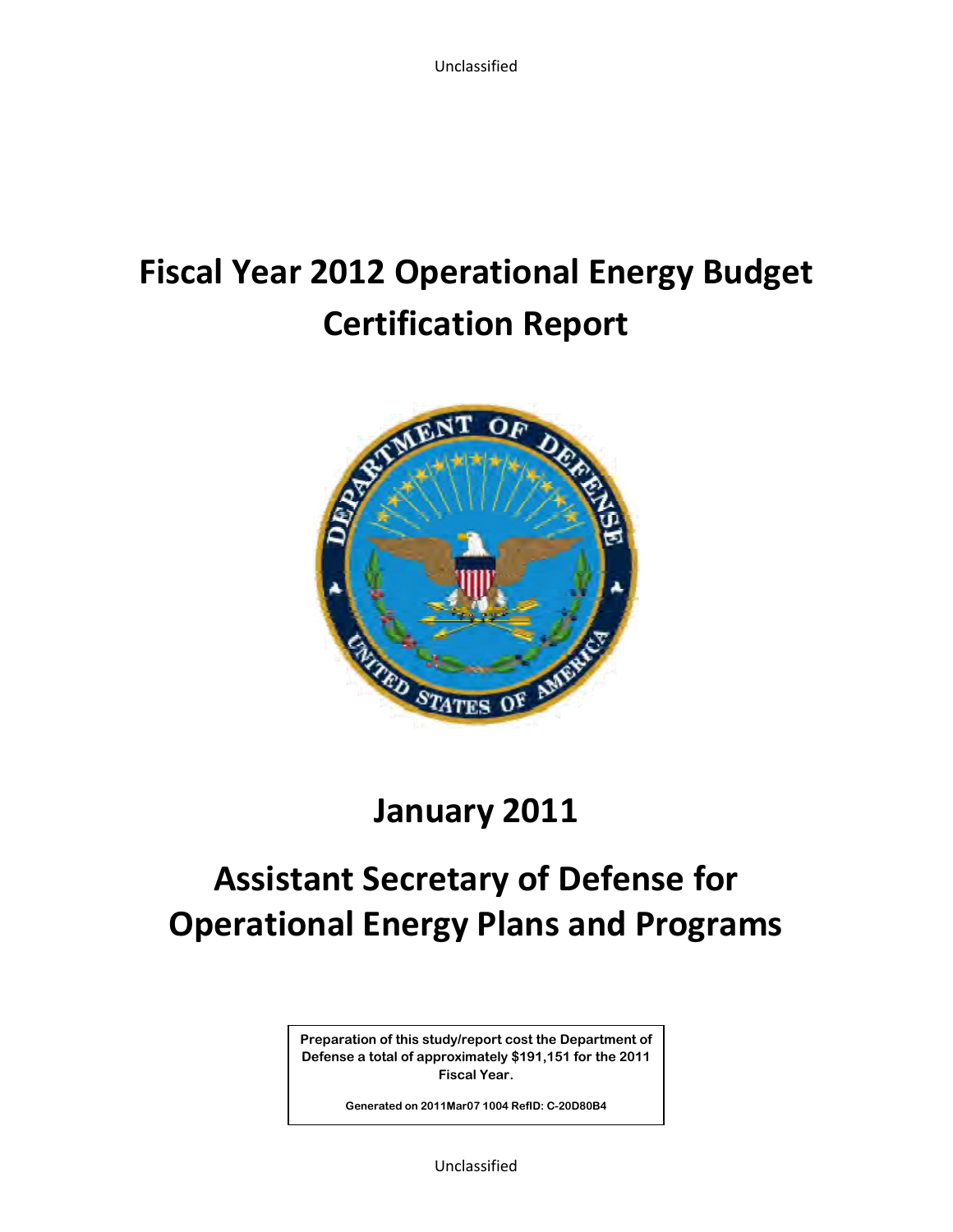| <b>Report Documentation Page</b>                                                                                                                                                        |                                                                                                                                                                                                                                                                                                                                                                                                                                                                                                                                                                                                                                                                                                                                                                                                          |                |                   | Form Approved<br>OMB No. 0704-0188                 |                                  |
|-----------------------------------------------------------------------------------------------------------------------------------------------------------------------------------------|----------------------------------------------------------------------------------------------------------------------------------------------------------------------------------------------------------------------------------------------------------------------------------------------------------------------------------------------------------------------------------------------------------------------------------------------------------------------------------------------------------------------------------------------------------------------------------------------------------------------------------------------------------------------------------------------------------------------------------------------------------------------------------------------------------|----------------|-------------------|----------------------------------------------------|----------------------------------|
| does not display a currently valid OMB control number.                                                                                                                                  | Public reporting burden for the collection of information is estimated to average 1 hour per response, including the time for reviewing instructions, searching existing data sources, gathering and<br>maintaining the data needed, and completing and reviewing the collection of information. Send comments regarding this burden estimate or any other aspect of this collection of information,<br>including suggestions for reducing this burden, to Washington Headquarters Services, Directorate for Information Operations and Reports, 1215 Jefferson Davis Highway, Suite 1204, Arlington<br>VA 22202-4302. Respondents should be aware that notwithstanding any other provision of law, no person shall be subject to a penalty for failing to comply with a collection of information if it |                |                   |                                                    |                                  |
| 1. REPORT DATE<br><b>JAN 2011</b>                                                                                                                                                       |                                                                                                                                                                                                                                                                                                                                                                                                                                                                                                                                                                                                                                                                                                                                                                                                          | 2. REPORT TYPE |                   | <b>3. DATES COVERED</b>                            | 00-00-2011 to 00-00-2011         |
| <b>4. TITLE AND SUBTITLE</b>                                                                                                                                                            |                                                                                                                                                                                                                                                                                                                                                                                                                                                                                                                                                                                                                                                                                                                                                                                                          |                |                   | <b>5a. CONTRACT NUMBER</b>                         |                                  |
| <b>Fiscal Year 2012 Operational Energy Budget Certification Report</b>                                                                                                                  |                                                                                                                                                                                                                                                                                                                                                                                                                                                                                                                                                                                                                                                                                                                                                                                                          |                |                   | <b>5b. GRANT NUMBER</b>                            |                                  |
|                                                                                                                                                                                         |                                                                                                                                                                                                                                                                                                                                                                                                                                                                                                                                                                                                                                                                                                                                                                                                          |                |                   |                                                    | 5c. PROGRAM ELEMENT NUMBER       |
| 6. AUTHOR(S)                                                                                                                                                                            |                                                                                                                                                                                                                                                                                                                                                                                                                                                                                                                                                                                                                                                                                                                                                                                                          |                |                   | <b>5d. PROJECT NUMBER</b>                          |                                  |
|                                                                                                                                                                                         |                                                                                                                                                                                                                                                                                                                                                                                                                                                                                                                                                                                                                                                                                                                                                                                                          |                |                   | 5e. TASK NUMBER                                    |                                  |
|                                                                                                                                                                                         |                                                                                                                                                                                                                                                                                                                                                                                                                                                                                                                                                                                                                                                                                                                                                                                                          |                |                   | <b>5f. WORK UNIT NUMBER</b>                        |                                  |
| 7. PERFORMING ORGANIZATION NAME(S) AND ADDRESS(ES)<br><b>Assistant Secretary Of Defense, 3700 Defense</b><br>Pentagon, Washington, DC, 20301                                            |                                                                                                                                                                                                                                                                                                                                                                                                                                                                                                                                                                                                                                                                                                                                                                                                          |                |                   | 8. PERFORMING ORGANIZATION<br><b>REPORT NUMBER</b> |                                  |
|                                                                                                                                                                                         | 9. SPONSORING/MONITORING AGENCY NAME(S) AND ADDRESS(ES)                                                                                                                                                                                                                                                                                                                                                                                                                                                                                                                                                                                                                                                                                                                                                  |                |                   |                                                    | 10. SPONSOR/MONITOR'S ACRONYM(S) |
|                                                                                                                                                                                         |                                                                                                                                                                                                                                                                                                                                                                                                                                                                                                                                                                                                                                                                                                                                                                                                          |                |                   | <b>11. SPONSOR/MONITOR'S REPORT</b><br>NUMBER(S)   |                                  |
| 12. DISTRIBUTION/AVAILABILITY STATEMENT                                                                                                                                                 | Approved for public release; distribution unlimited                                                                                                                                                                                                                                                                                                                                                                                                                                                                                                                                                                                                                                                                                                                                                      |                |                   |                                                    |                                  |
| <b>13. SUPPLEMENTARY NOTES</b>                                                                                                                                                          |                                                                                                                                                                                                                                                                                                                                                                                                                                                                                                                                                                                                                                                                                                                                                                                                          |                |                   |                                                    |                                  |
| 14. ABSTRACT                                                                                                                                                                            |                                                                                                                                                                                                                                                                                                                                                                                                                                                                                                                                                                                                                                                                                                                                                                                                          |                |                   |                                                    |                                  |
| <b>15. SUBJECT TERMS</b>                                                                                                                                                                |                                                                                                                                                                                                                                                                                                                                                                                                                                                                                                                                                                                                                                                                                                                                                                                                          |                |                   |                                                    |                                  |
|                                                                                                                                                                                         |                                                                                                                                                                                                                                                                                                                                                                                                                                                                                                                                                                                                                                                                                                                                                                                                          |                | 17. LIMITATION OF | 18. NUMBER                                         | 19a. NAME OF                     |
| <b>16. SECURITY CLASSIFICATION OF:</b><br><b>ABSTRACT</b><br>a. REPORT<br>b. ABSTRACT<br>c. THIS PAGE<br>Same as<br>unclassified<br>unclassified<br>unclassified<br><b>Report (SAR)</b> |                                                                                                                                                                                                                                                                                                                                                                                                                                                                                                                                                                                                                                                                                                                                                                                                          |                |                   | OF PAGES<br>30                                     | <b>RESPONSIBLE PERSON</b>        |

**Standard Form 298 (Rev. 8-98)**<br>Prescribed by ANSI Std Z39-18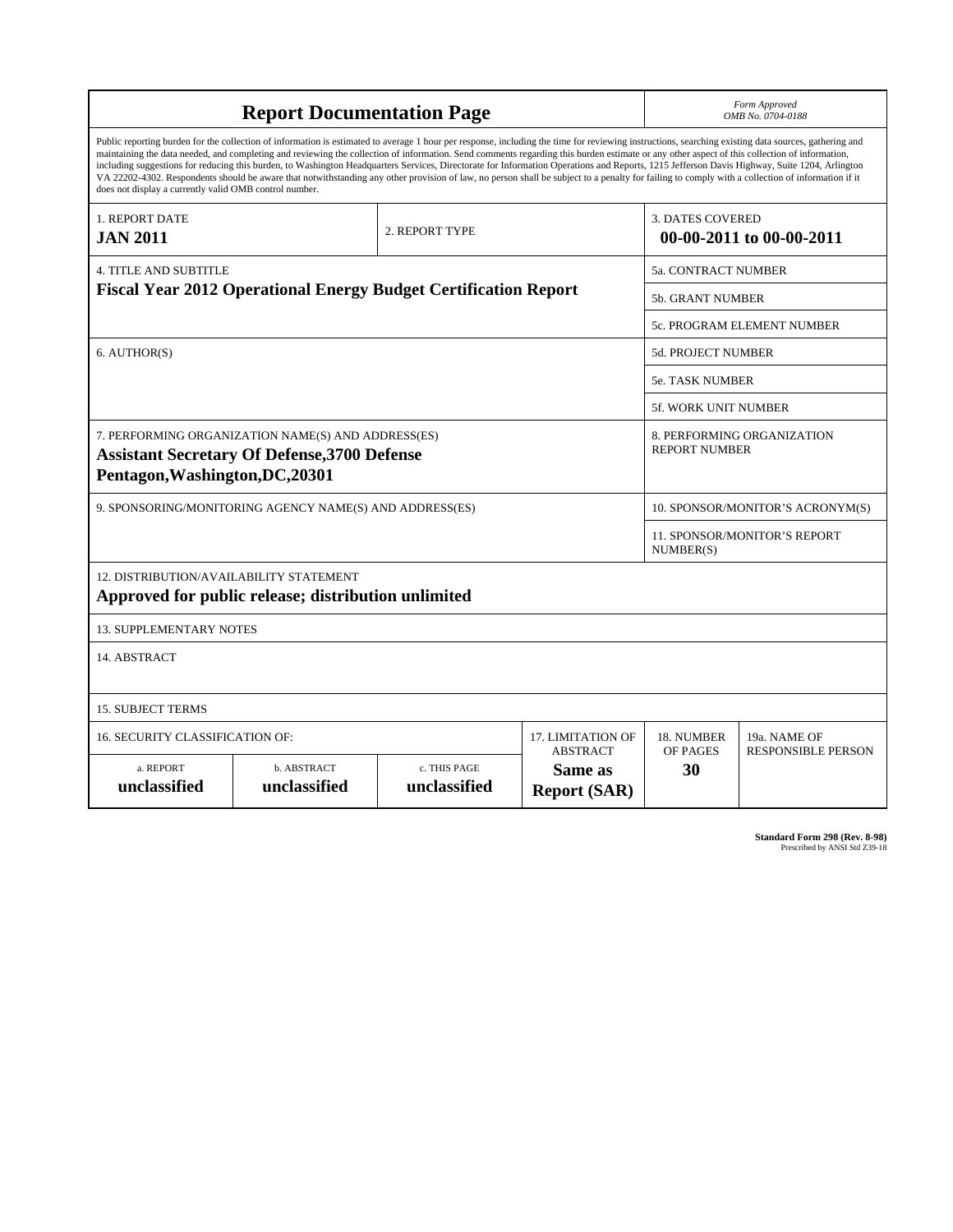### Assistant Secretary of Defense for Operational Energy Plans and Programs

### Fiscal Year 2012 Operational Energy Budget Certification Report Errata

The errata list below shows the revisions to the FY12 Operational Energy Budget Certification Report to Congress. The funding on the following pages should be adjusted as shown below:

### **Executive Summary**

- Page 5: Change \$431M in FY2012 to \$368M in FY2012
- Page 5: Change \$2.2B across the FYDP to \$2.0B across the FYDP

### **Department of Navy**

- Page 14: Change \$431M in FY2012 to \$368M in FY2012
- Page 14: Change \$2.2B across the FYDP to \$2.0B across the FYDP

#### **United States Navy**

- Page 14: Change \$389M in FY2012 to \$345M in FY2012
- Page 14: Change \$2.0B across the FYDP to \$1.7B across the FYDP

### **United States Marine Corps**

- Page 18: Change \$42M in FY 2012 to \$23M in FY 2012
- Page 18: Change \$322M across the FYDP to \$304M across the FYDP
- Page 20: Change \$4.6M in FY2012 O&M to \$5M in FY2012
- Page 20: Change \$28M across the FYDP to \$29M across the FYDP
- Page 20: Change \$30M in FY2012 Procurement to \$14M in FY2012
- Page 20: Change \$244.8M across the FYDP to \$233M across the FYDP
- Page 21: Change \$7.0M in FY2012 RDT&E to \$4M in FY2012
- Page 21: Change \$49.2M across the FYDP to \$42M across the FYDP

Errata Summary June 8, 2010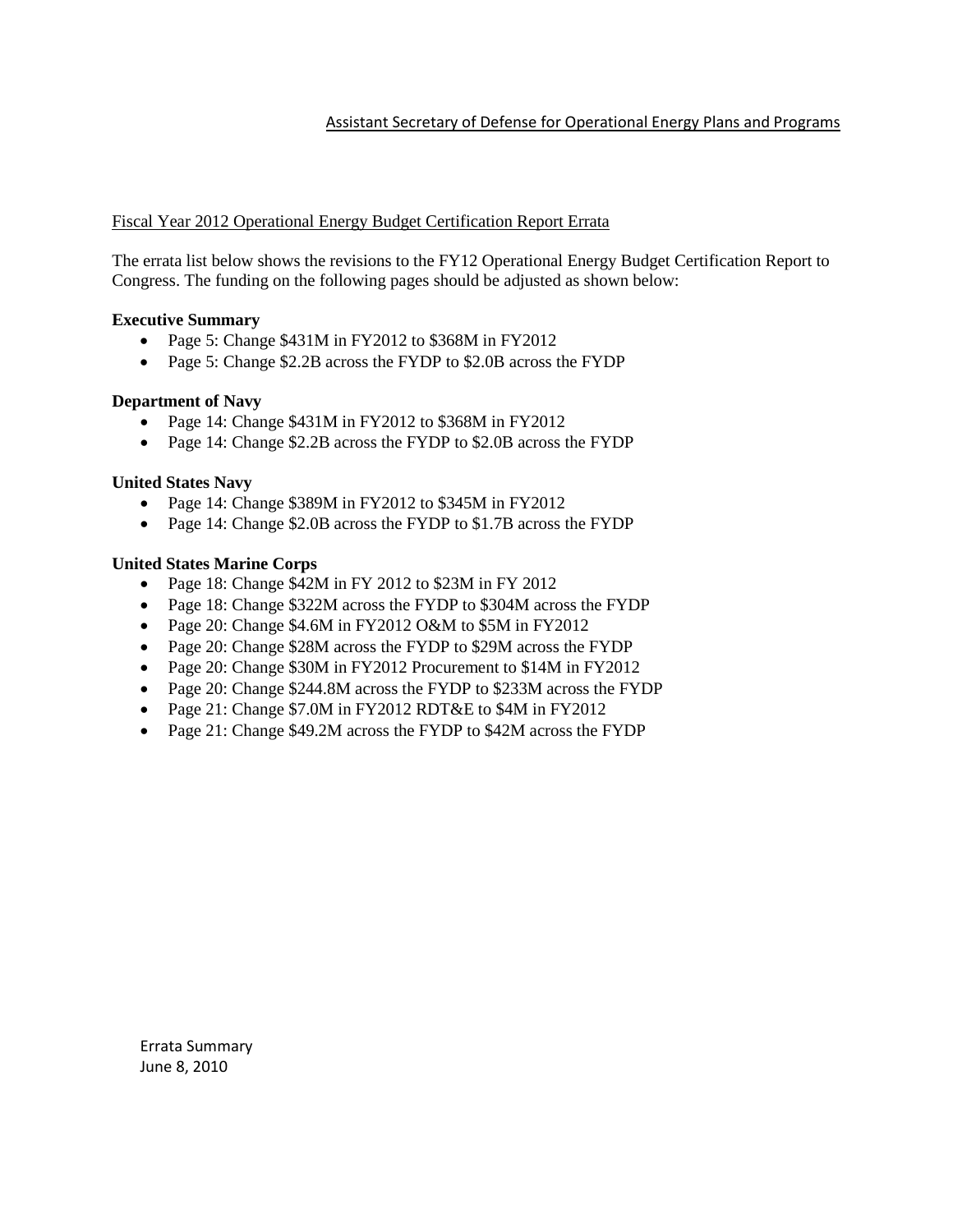

#### **ASSISTANT SECRETARY OF DEFENSE 3700 DEFENSE PENTAGON WASHINGTON, DC 20301-3700**

JAN 3 1 2011

## MEMORANDUM FOR THE SECRETARY OF DEFENSE

## SUBJECT: Fiscal Year 2012 Operational Energy Budget Certification Report

 The energy required to conduct military operations, or "operational energy," is essential to the Department of Defense's core mission to protect the security of the nation. In current operations, for example, deployed forces and fixed installations that directly support military operations require a steady supply of energy for mission success. In an increasingly complex and dynamic security environment, future U.S. forces will also require a reliable supply of operational energy in order to be able to rapidly respond to a range of contingencies around the world.

The security of operational energy supplies, however, is by no means assured. Today, historically high and growing operational energy demands are having an impact on military effectiveness, raising the risks and costs for U.S. forces. On the battlefield, large fuel supply lines are challenging to route, vulnerable to attack, and consume significant combat and monetary resources. At home, installations supporting military operations draw significant amounts of power from the civilian electricity grid, which is vulnerable to a range of disruptions. In the longer term, growing global demand for oil and the concentration of supplies will mean continued price volatility, potential supply disruptions, and geostrategic consequences.

Maintaining an operationally effective military force with the capability and capacity to respond across the spectrum of 21st century security challenges requires that the Department of Defense improve its operational energy security. The Department must take steps to reduce operational energy demand, increase the use of alternative energy sources, and institutionalize operational energy considerations throughout the Department of Defense. Doing so will benefit military readiness and also translate to important efficiency gains. In that respect, many of the operational energy initiatives profiled in this report are consistent with your direction to the Services to increase efficiency.

To this end, the Fiscal Year (FY) 2009 National Defense Authorization Act directed the appointment of a Director of Operational Energy Plans and Programs in the Department of Defense with the responsibilities of establishing a Department-wide strategy for operational energy and coordinating and overseeing planning and program activities of the DoD Components related to: implementation of the operational energy strategy; the consideration of operational energy demands in defense planning, requirements, and acquisition processes; research and development investments related to operational energy demand and supply technologies; and monitoring and reviewing all operational energy initiatives in the Department of Defense. As part of these responsibilities, the Director must review the DoD Components' proposed budgets and not later than January 31 of the preceding fiscal year for which the budgets are proposed, provide the Secretary of Defense a report containing the Director's analysis, comments, and findings of operational energy aspects of the proposed budgets as well as the certification of the Director regarding whether the proposed budget is adequate for implementation of the operational energy strategy. The FY 2011 National Defense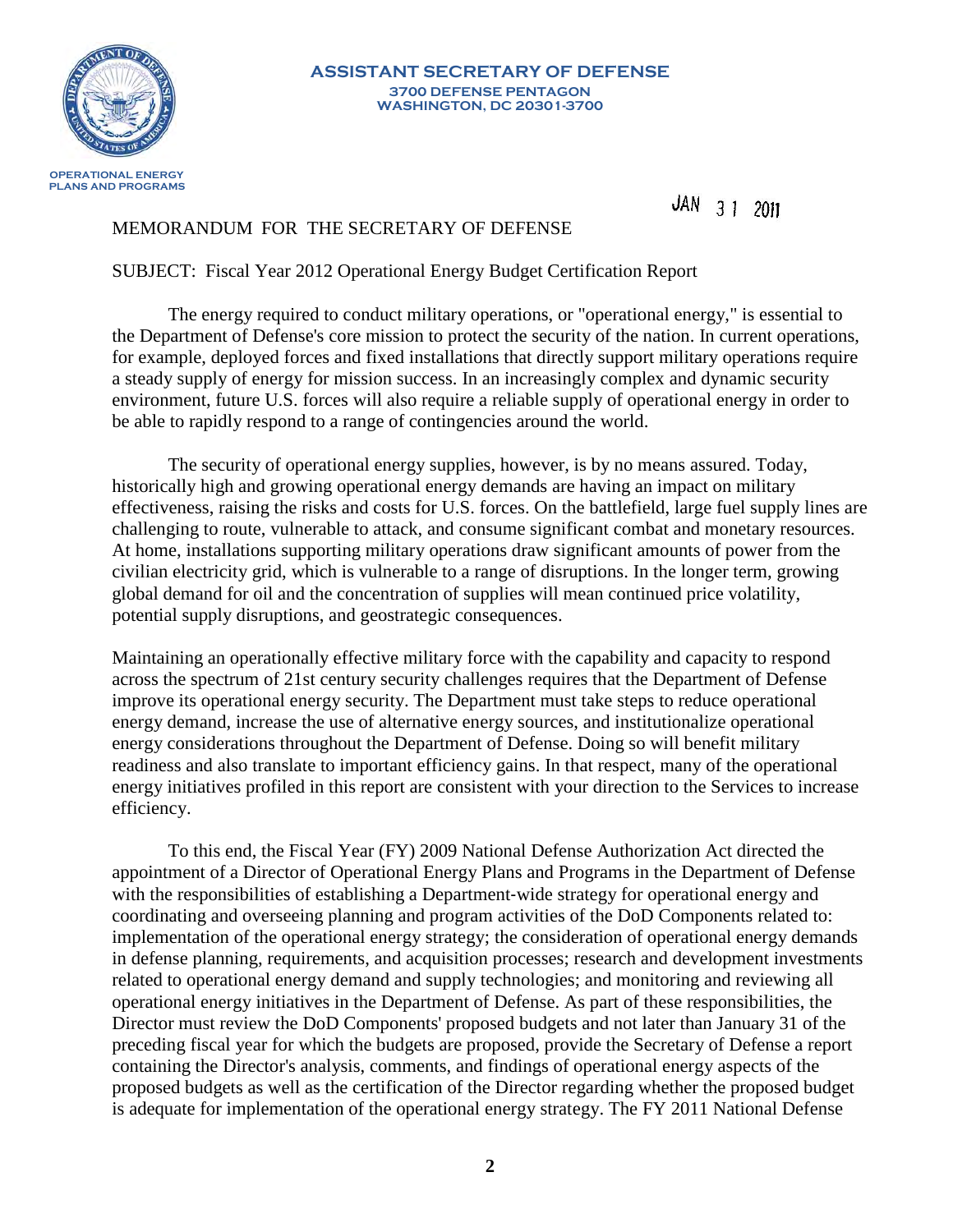Authorization Act changed the Director of Operational Energy Plans and Programs to the Assistant Secretary of Defense for Operational Energy Plans and Programs. This report satisfies that requirement for the proposed FY 2012 budgets.

This initial Operational Energy Budget Certification Report was uniquely challenging. Since the FY 2012 budget reflects activities conducted throughout 2010, the inaugural Operational Energy Strategy was not able to influence the development of the DoD components' proposed budgets. As a result, I chose to evaluate the DoD Components' proposed budgets against their own energy strategies and goals. Subsequent certification reviews will have the Department of Defense's Operational Energy Strategy as its baseline. In addition, the office of Operational Energy Plans and Programs (OEPP) was created in late July of 2010; staff is still being hired. Subsequent budget certifications will benefit from more rigorous analysis. Nevertheless, this initial certification process was instructional both for the DoD Components and for the Operational Energy Plans and Programs staff by identifying or establishing processes to track operational energy investments and creating new data calls to collect information relevant to operational energy usage.

As the Assistant Secretary of Defense for Operational Energy Plans and Programs, I certify that the proposed budgets are adequate for the implementation of the operational energy aspects of the DoD Components' energy strategies and goals.

Sharry E Bure

Sharon E. Burke

Attachment: Fiscal Year 2012 Operational Energy Budget Certification Report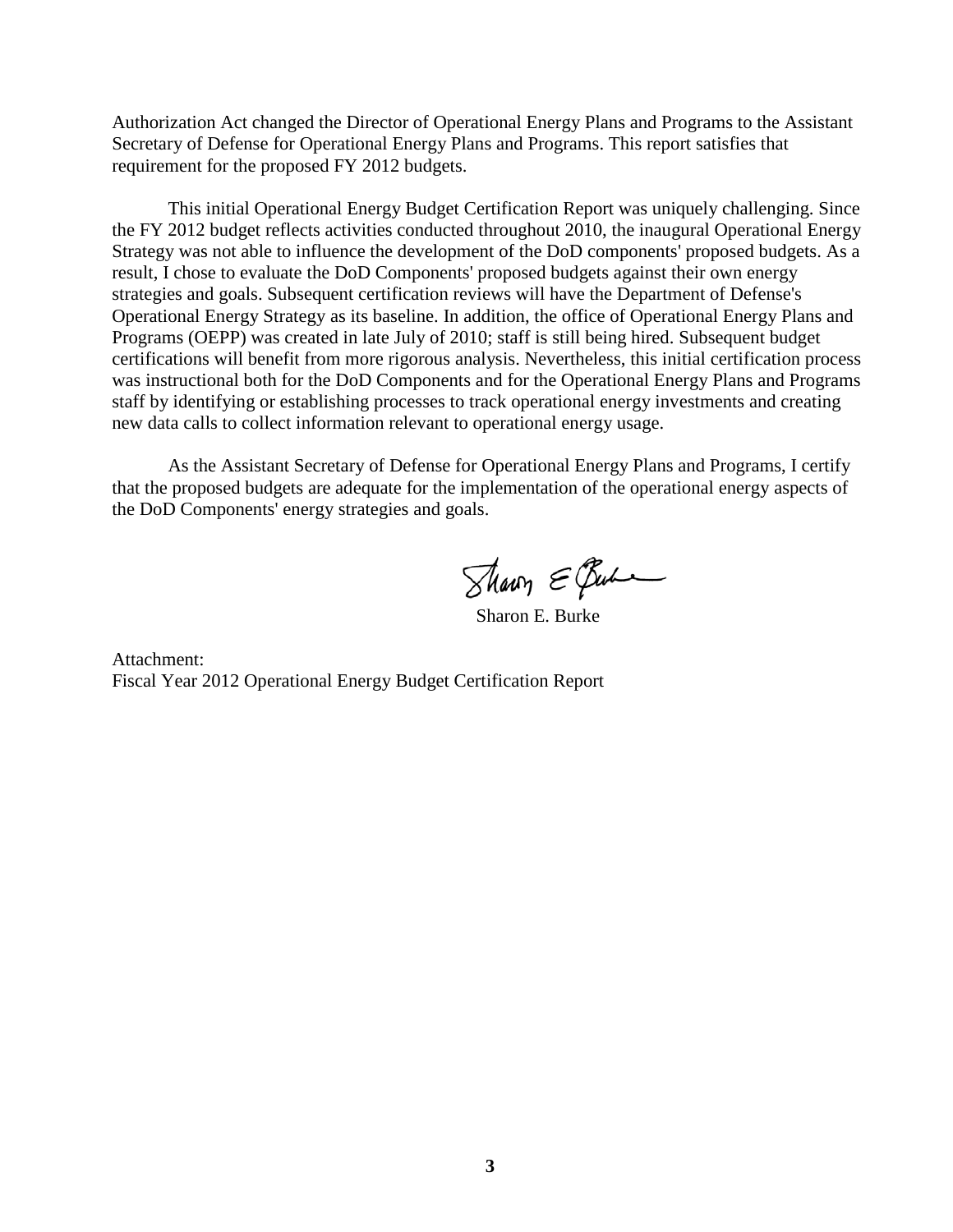# **Table of Contents**

| DEPARTMENT OF THE ARMY OPERATIONAL ENERGY BUDGET CERTIFICATION 9  |  |
|-------------------------------------------------------------------|--|
| DEPARTMENT OF THE NAVY OPERATIONAL ENERGY BUDGET CERTIFICATION 14 |  |
|                                                                   |  |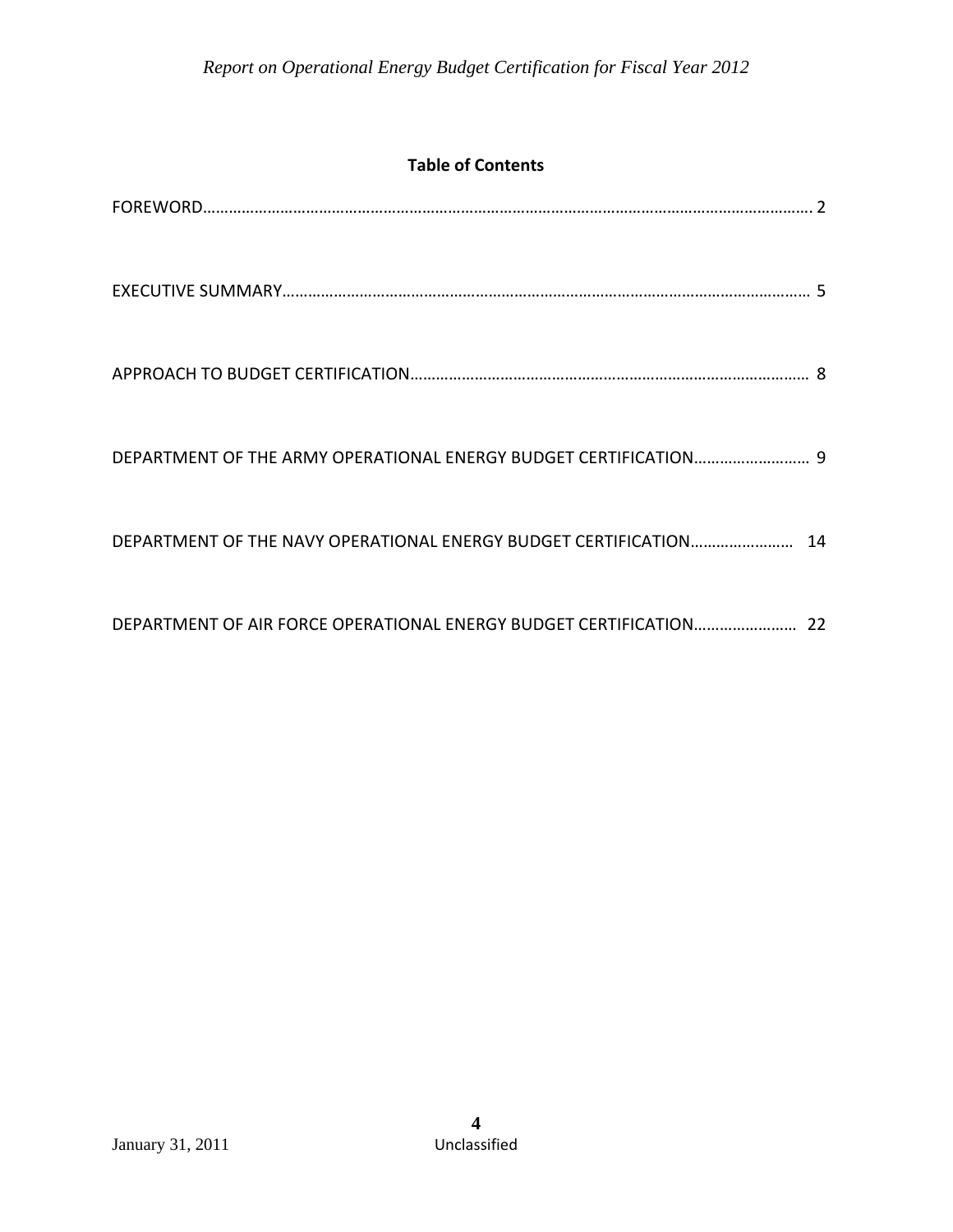# **EXECUTIVE SUMMARY**

This is the inaugural Operational Energy Budget Certification. It is unique and subsequent certification will differ. The uniqueness of this certification is a result of the Department of Defense's *Operational Energy Strategy* not being available to influence the development of the Components' proposed FY 2012 budgets. I chose to evaluate the military departments' proposed budgets against their own operational energy strategies and goals to address this issue. Despite this limitation the budget certification process provided valuable insights into each of the DoD Components' operational energy planning and program activities.

The Department of the Army budgeted \$212M in FY 2012 and approximately \$1.1B across the FYDP for operational energy initiatives. Approximately 81% of this funding is for Science and Technology efforts. It has implemented efforts to immediately reduce operational energy demand in theater through programs such as the Advanced Mobile Medium Power Sources (AMMPS), which will improve the efficiency of generators in the field and reduce the amount of fuel needed to power them. In its efforts to "Increase Energy Efficiency Across Platforms and Facilities", it has made Science and Technology investments for ground vehicle power and mobility integration, and rotorcraft propulsion and drives. In its efforts to "Increase Use of Renewable/Alternative Energy", it has funded alternative energy technologies, hybrid intelligent power, and efforts for the dismounted soldier. To strengthen its operational energy efforts, the Department of the Army should budget for the \$1.4M per year sustainment costs of the Tactical Fuel Managers Defense (TFMD) system to improve monitoring and measuring efforts, and identify and budget for energy efficiency improvements to legacy platforms to meet its "Energy Security Goal" of "Increase Energy Efficiency Across Platforms."

The Department of the Navy budgeted \$431M in FY 2012 and approximately \$2.2B across the FYDP for operational energy initiatives. Approximately 31% of this funding is for Science and Technology efforts. The Navy has implemented and resourced efforts, such as the i‐ ENCON program, to immediately reduce operational energy intensity. To "Increase Alternatives Afloat", it has funded alternative fuels research, and Hybrid Electric Drive Research and Development for the DDG 51 Class ships along with entering into an MOU with the Department of Agriculture. It has funded the procurement of operational‐scale volumes of fuel for the "Great Green Fleet." It has budgeted for expenditures and investment to "Increase Efficiency Afloat." These efforts include monitoring and measuring, science and technology, procurement and operation maintenance funding for legacy vessel upgrades. The Department of the Navy also has budgeted for USMC expeditionary energy efficiency efforts for current and future forces. The Department of the Navy has sufficiently funded its operational energy initiatives.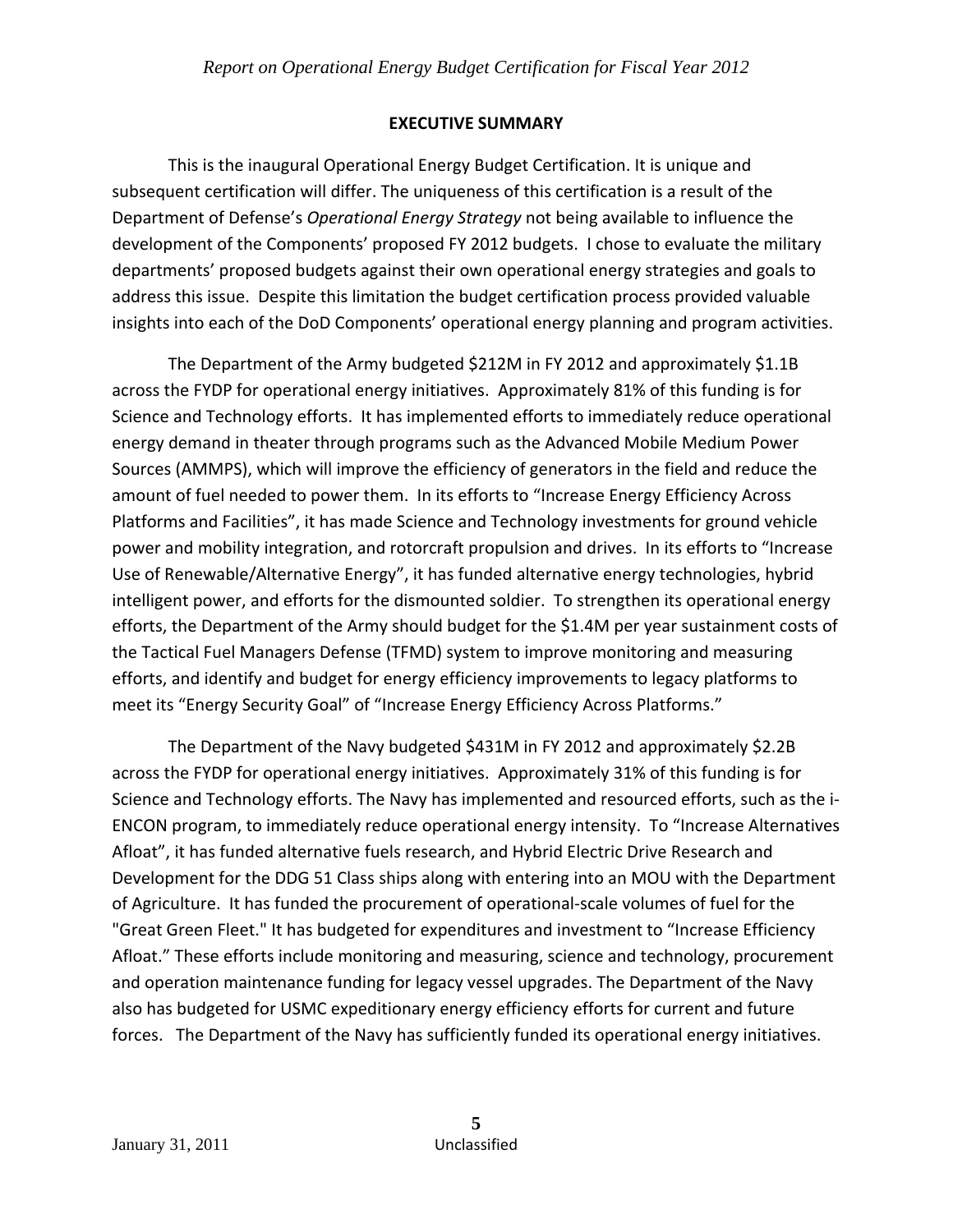The Department of the Air Force budgeted \$261M in FY 2012 and approximately \$922M across the FYDP for operational energy initiatives. All of this funding is for Science and Technology efforts. The Service has implemented efforts to immediately reduce operational energy demand through procedural changes in the operations of large airlift aircraft. It also makes investment in research and development efforts to enable energy efficiencies in legacy and future systems. It has budgeted for the certification of aircraft, vehicles, and fuel delivery systems to use alternative fuel blends. To strengthen its operational energy efforts in the upcoming budgets, I recommend the Department of the Air Force budget for the development and improvement of data collection and analysis programs to improve monitoring and measuring efforts, identify and budget additional resources for energy efficiency improvements to legacy systems, and to improve their operational modeling and simulation tools at the campaign level to incorporate operational considerations.

After careful consideration, I have certified each DoD Component's proposed budget is adequate for implementation of the operational energy aspects of their energy strategy. Nevertheless, I have the following concerns:

- Across the Department of Defense, we generally do not have a clear understanding of how energy is being consumed at the point of use and therefore, are unable to make well informed resourcing decisions.
- Energy efficiency upgrades to the legacy ground and air fleets have not been identified or adequately funded by all the Services but significant opportunities exist to economically build a more energy efficient force through these upgrades.
- Approximately 58% of the Department's funding for operational energy efforts is budgeted for Science and Technology efforts. Additional funds should be budgeted within the FYDP for the planned deployment of maturing operational energy technologies and systems.
- Energy costs are underestimated in analyses used to inform investment decisions across the Department in that assets and infrastructure used to move and deliver fuel are not included.
- Operational energy concerns are not adequately addressed in force development modeling and simulation resulting in less than optimal and sometimes inadequately informed recommendations and tradeoffs.

I expect my next budget certification to be significantly different. The Department‐wide *Operational Energy Strategy* will be released in early 2011, and will shape the development of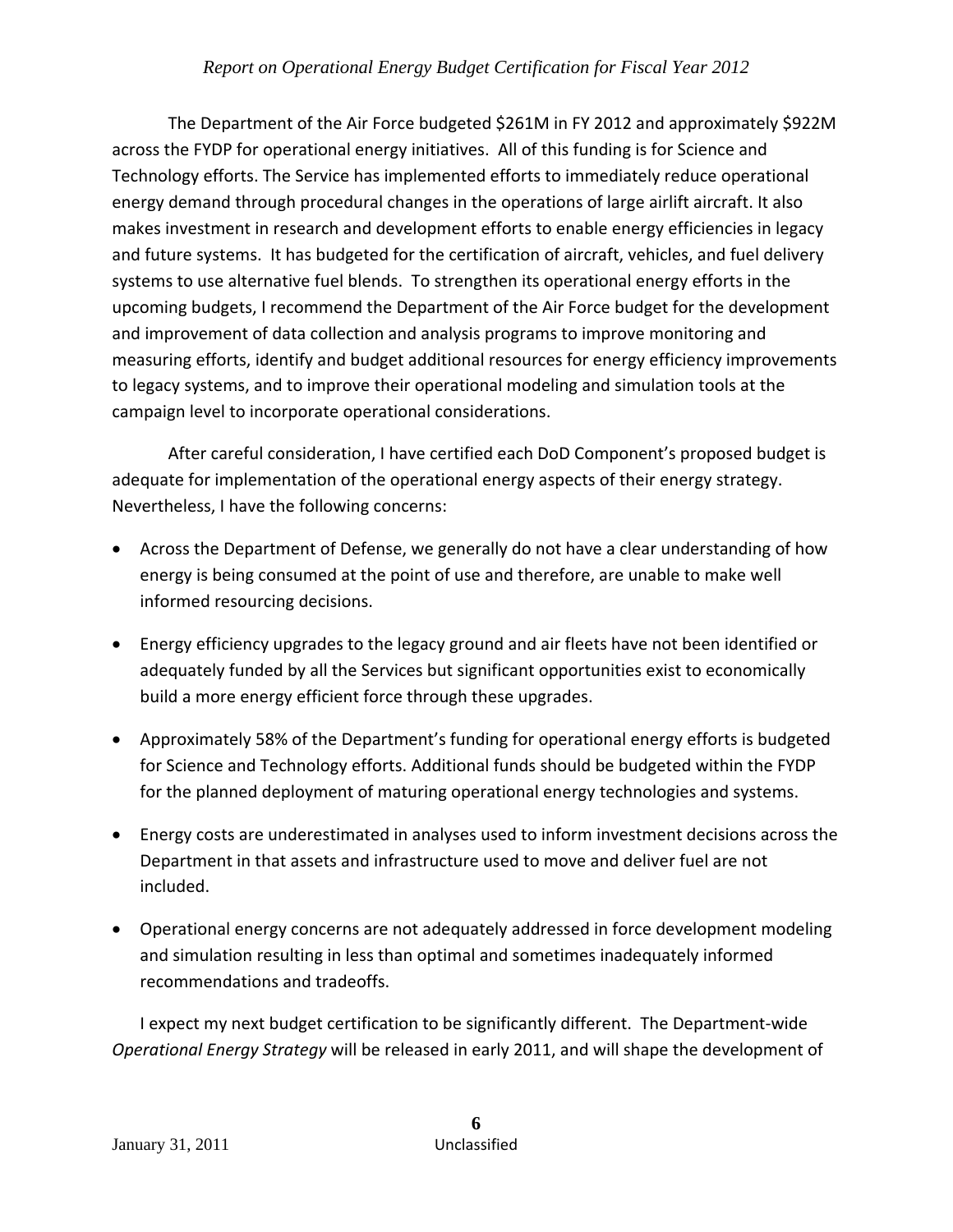proposed FY 2013 budgets. This will enable the Component's to budget for and be evaluated against DoD‐wide operational energy objectives and targets.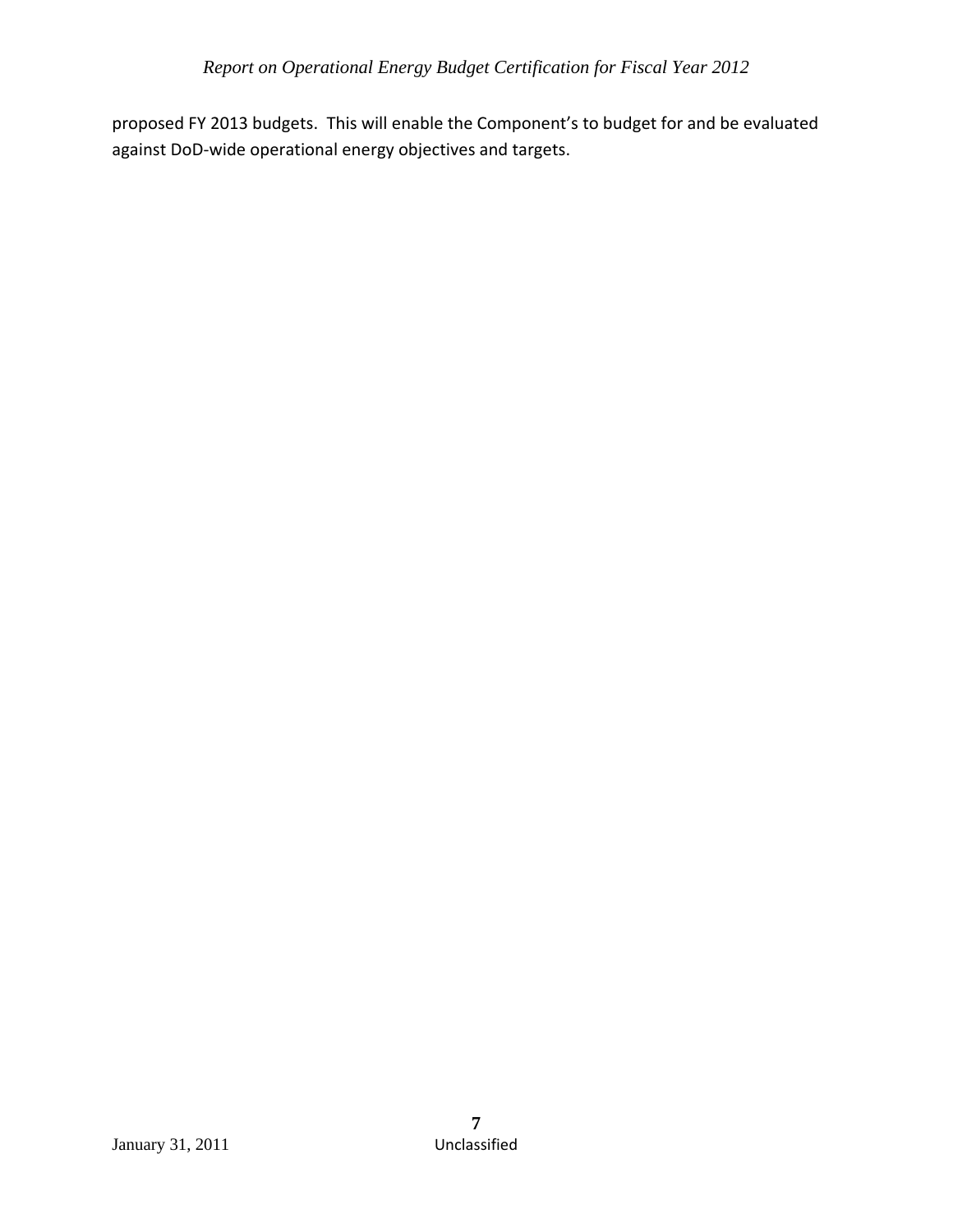# **APPROACH TO BUDGET CERTIFICATION**

For this FY 2012 budget certification assessment, I chose to evaluate the military departments' proposed budgets against their own energy strategies and goals. The energy strategies and goals were provided by the Components. We spent substantial time developing an understanding of the DoD Components' energy strategies and goals, their underlying assumptions and analyses, and how they related to improving the effectiveness of the total force. As a part of this effort, we identified the operational energy relevant goals or targets inherent in the DoD Components' energy strategies and goals. These operational energy relevant goals or targets became the criteria for the certification of the DoD Components' proposed budgets.

We then collected the operational energy funding details at the Program Element level and below for the proposed FY 2012 budget of each military department, reviewed the relevant budget justification documentation, and asked for additional information as required. Finally we made an assessment of the adequacy of each department's proposed budget for its operational energy relevant goals or targets.

Throughout this process, the Operational Energy Plans and Programs staff worked with staff points of contact in the military departments to gain information, a deeper understanding of the information, and to resolve issues.

For this first Operational Energy Budget Certification, I used a stoplight rating chart. A goal or target I judged to be adequately funded I rated as "green;"a goal or target I judged to be partially funded rated "yellow;" goals or targets that were not funded were rated "red." Higher level goals or targets composed of two or more subordinate goals or targets were scored as a composite of the subordinate goals. For next year's certification report, I plan to develop a quantitative rating scale.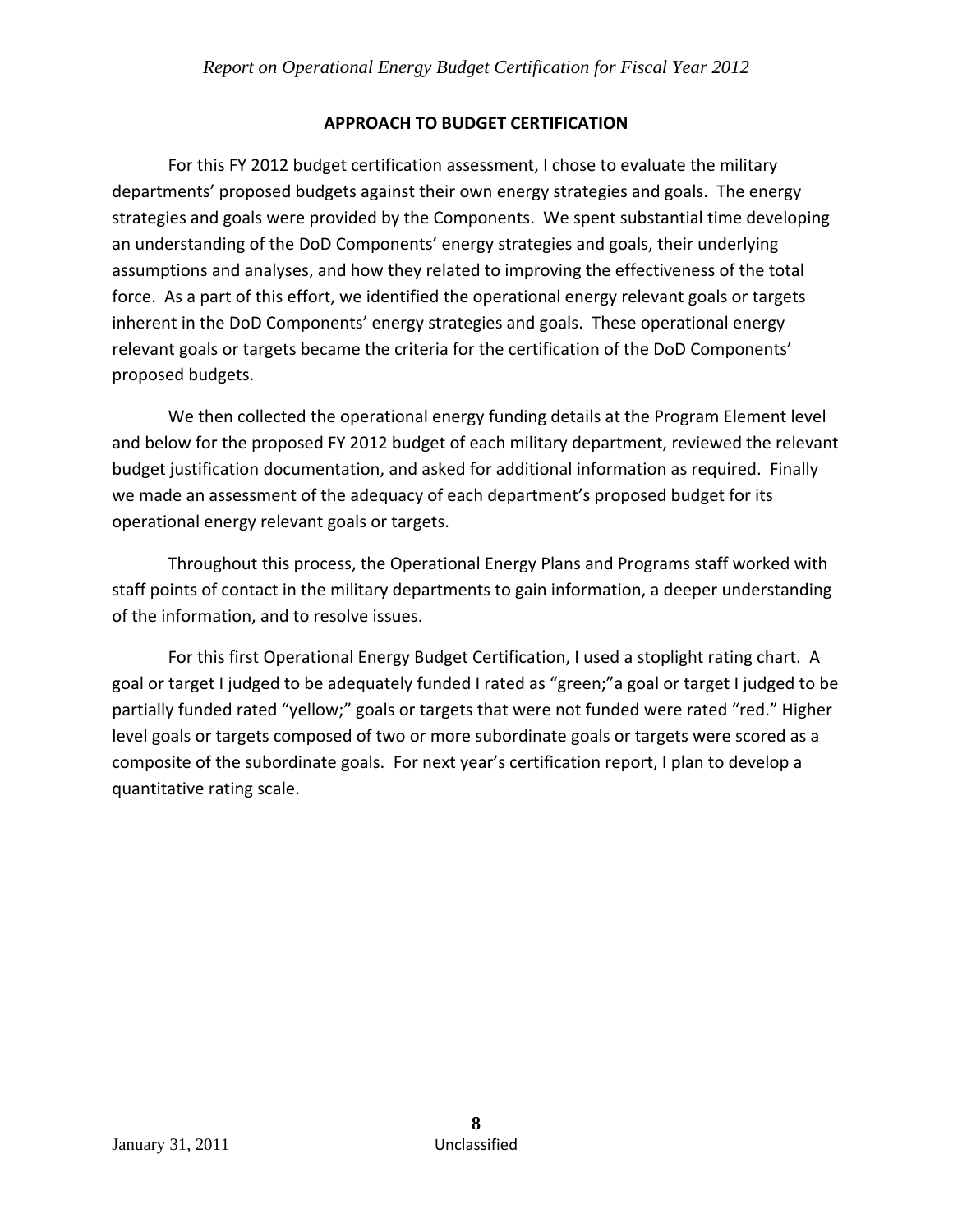# **Department of the Army Operational Energy Budget Certification**

The Department of the Army funds and manages the vast majority of ground force operational energy capability development efforts to include many technologies shared with the Marine Corps. To this end, the Army budgeted \$212M in FY 2012 and approximately \$1.1B across the FYDP for operational energy initiatives. Approximately 81% of this funding is for Science and Technology efforts. We measured the Army's FY 2012 budget submission against its 2009 Army Energy Security Implementation Strategy. However, the Department of the Army also provided the draft U.S. Army Power and Energy Strategy White Paper, dated April 1, 2010, which provides a framework to guide development of power and energy capabilities which support Army requirements in the near, mid, and long‐term. Although we felt the white paper is an excellent resource, its goals do not appear to be reflected in the Army's budget submission. The Department of the Army's Energy Security Implementation Strategy is built around the five Energy Security Goals (ESGs) shown below:



The Department of the Army's Energy Security Goals applicable to FY 2012 Operational Energy Budget Certification include: "Reduce Energy Consumption," "Increase Energy Efficiency Across Platforms and Facilities," and "Increase Use of Renewable/Alternative Energy Supplies."

**9**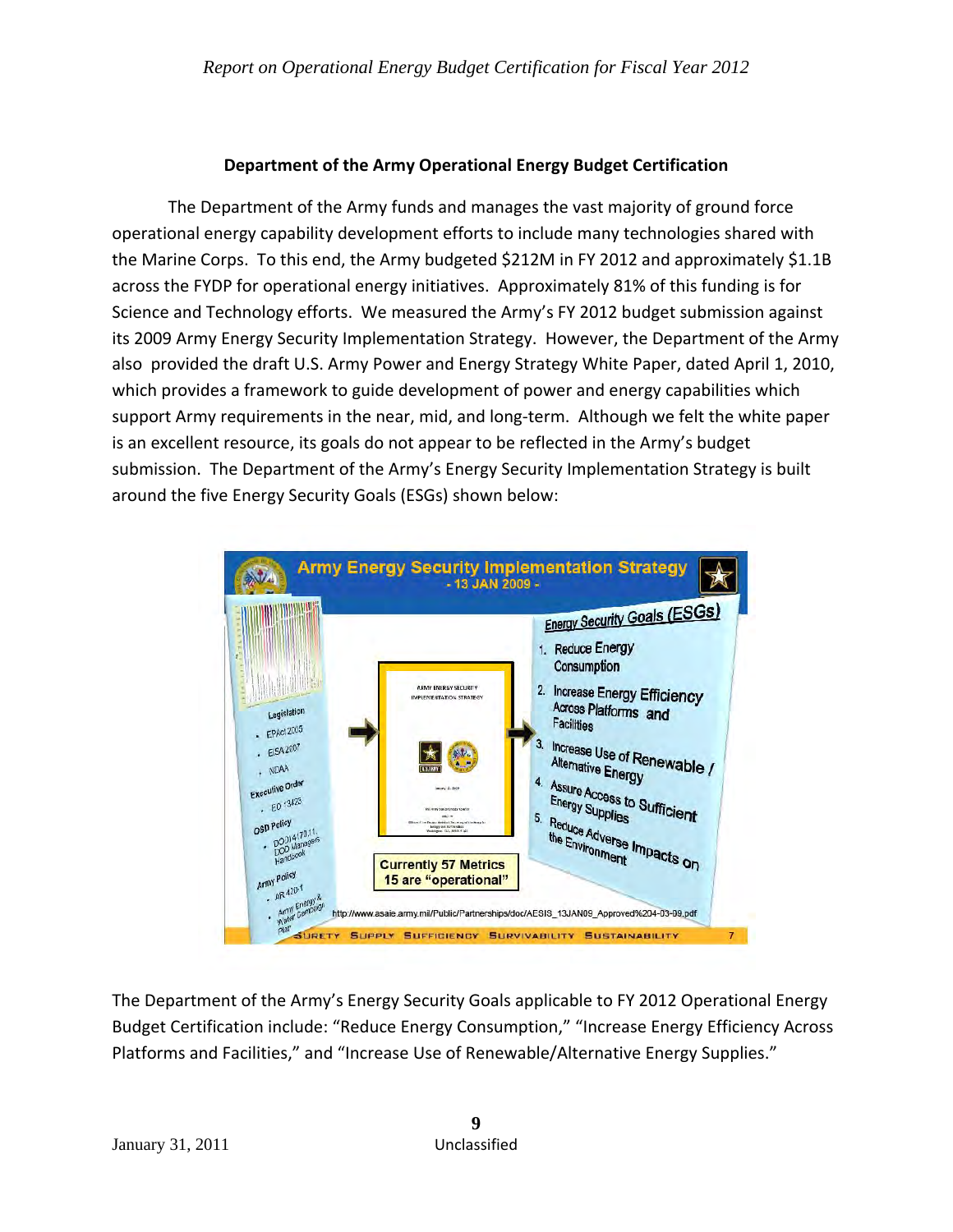The Department of the Army's Energy Security Goal of "Reduce Energy Consumption" focuses on reducing the amounts of power and fuel consumed by the Army at home and in theater. This goal assists in minimizing the logistical fuel tail in tactical situations by improving fuel inventory management and focusing installation consumption on critical functions. The Army has taken steps to identify and reduce energy consumption to include those for operational requirements. These steps include establishing the Army's Senior Energy Council, publishing the Army Energy Security Implementation Strategy in 2009, and publishing a U.S. Army Power and Energy White Paper in 2010 that provides detail on operational energy challenges and potential solutions. Additionally Army Major Commands such as Forces Command have sought no‐ and low‐cost initiatives to reduce energy consumption.

To address requirements within theater, the Army has focused on reducing the amount of fuel required in base camps. Department of the Army efforts such as tent foaming, Advanced Mobile Medium Power Sources (AMMPS), and Smart and Green Energy (SAGE) are focused on reducing fuel requirements in base camps. The Army did not provide budget data on tent foaming and it is unclear if this effort will continue in the FY 2012 timeframe. The Army budgeted for both AMMPS RDT&E and procurement in the FY 2012 budget. AMMPS is a replacement for the currently fielded Tactical Quiet Generators. The AMMPS generators take advantage of current technology to provide power generation capabilities that are easier to operate, easier to repair, are more fuel efficient and reduce overall costs. SAGE comprises a number of commercial off-the-shelf technologies (e.g., intelligent power systems, energy storage, energy‐efficient structures and renewable sources). Although it should reduce fuel consumption by 30‐60 percent where applied and is scheduled for a FY 2011 demonstration, SAGE is not funded within the FY 2012 budget.

The Department of the Army's Energy Security Goal of "Increase Energy Efficiency Across Platforms and Facilities" focuses on increasing the energy efficiency for generation, distribution, storage and end‐use of electricity and fuel for system platforms, facilities, units and individual soldiers and civilians. This goal also relates to the productivity of a system based on energy requirements and supports the ability to make informed trade‐offs in development, engineering and deployment of weapon systems. Energy consumption data is required to make informed trade‐offs and the Army will make a step forward with the deployment of the Tactical Fuel Managers Defense (TFMD) system to theater in FY 2011. TFMD is an Army enterprise system capable of tracking fuel requirements, inventory and consumption to the retail level and it will provide a significant amount of quality data upon which to base future resourcing decisions. Unfortunately the TFMD FY 2012 sustainment costs of \$1.4M are not funded in Army's FY 2012 budget.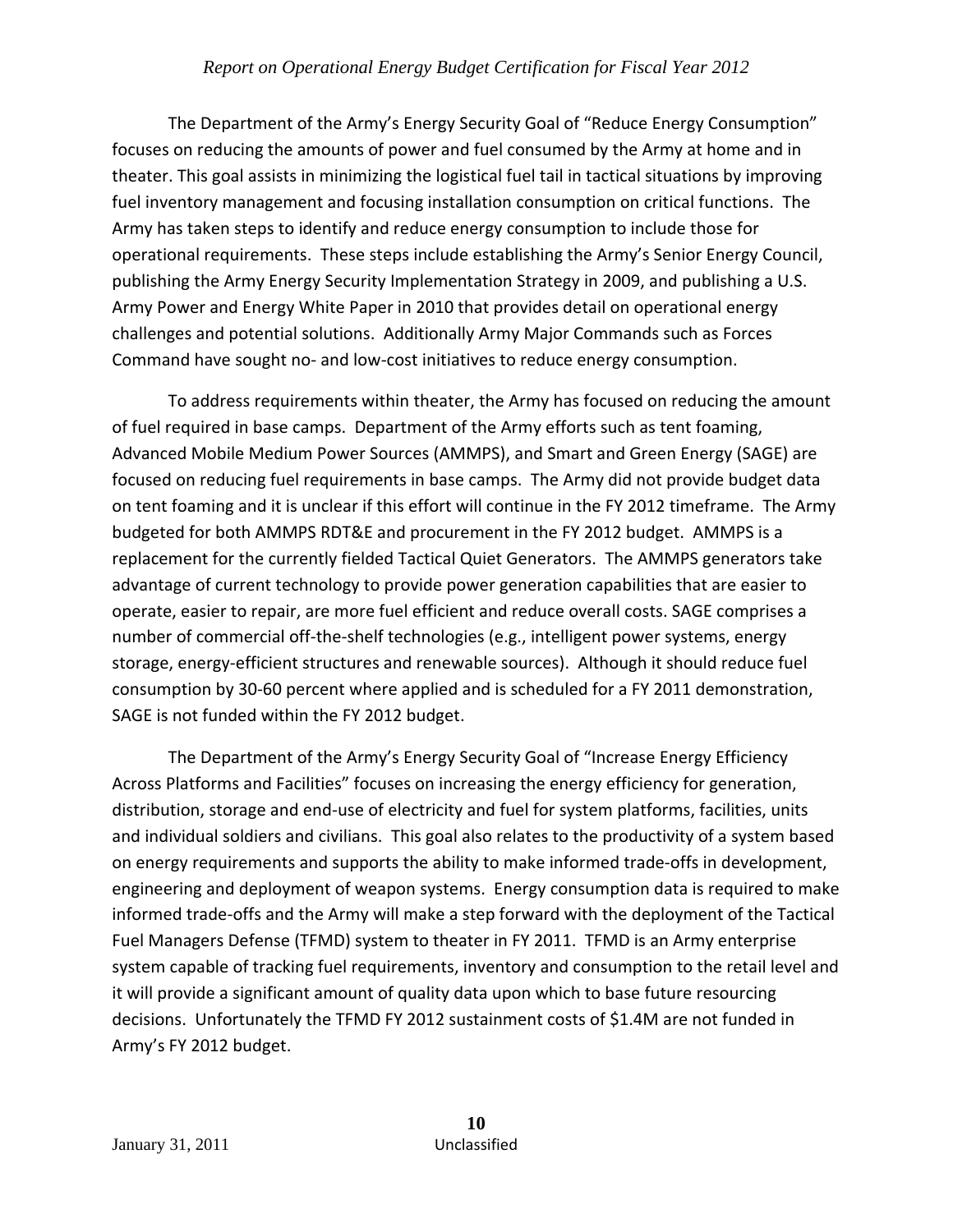To support the Energy Security Goal of "Increase Energy Efficiency Across Platforms" the Department of the Army makes science and technology investments in ground and aerial vehicle efforts in the FY 2012 budget. The Army invests \$51M in FY 2012 and \$332M through the FYDP for Ground Vehicle Power and Mobility Integration to mature and demonstrate power and thermal management technologies in an integrated environment. Significant efforts include:

- Integrated high‐efficient intelligent power and thermal components through intelligent controls
- Reconfigurable integration test bed to demonstrate power, energy and mobility system components in a relevant environment
- Ability to test advanced electronic components in a simulated vehicle environment
- Pulse power supply and advanced energy storage devices for electrified armor
- Durable, fire and blast resistant high performance lightweight track

Army invests \$19M in FY 2012 and \$114M through the FYDP for Rotorcraft Propulsion and Drives to develop and demonstrate high performance, fuel efficient gas turbine engines and light-weight, highly reliable drive systems that improve range and payload, with reduced logistics burden. Significant efforts include:

- Mature 3000 shaft horsepower engine and drive system demonstrators ready for transition to EMD program for UH‐60/AH64 application
- Lightweight, high-temperature materials/coatings for internal engine components
- Advanced gears allowing increased torque
- Composite housings and shafts for weight savings

Increasing the energy efficiency of the legacy ground and air platforms presents the greatest opportunity for reducing operational energy requirements. The science and technology efforts discussed above could provide energy efficiencies that transition to the legacy platforms. The Department of the Army has not budgeted for the near-term and midterm modifications to legacy systems in order to reduce operational energy demand in the proposed FY 2012 budget.

The Department of the Army's Energy Security Goal of "Increase Use of Renewable/Alternative Energy" focuses on increasing the share of renewable/alternative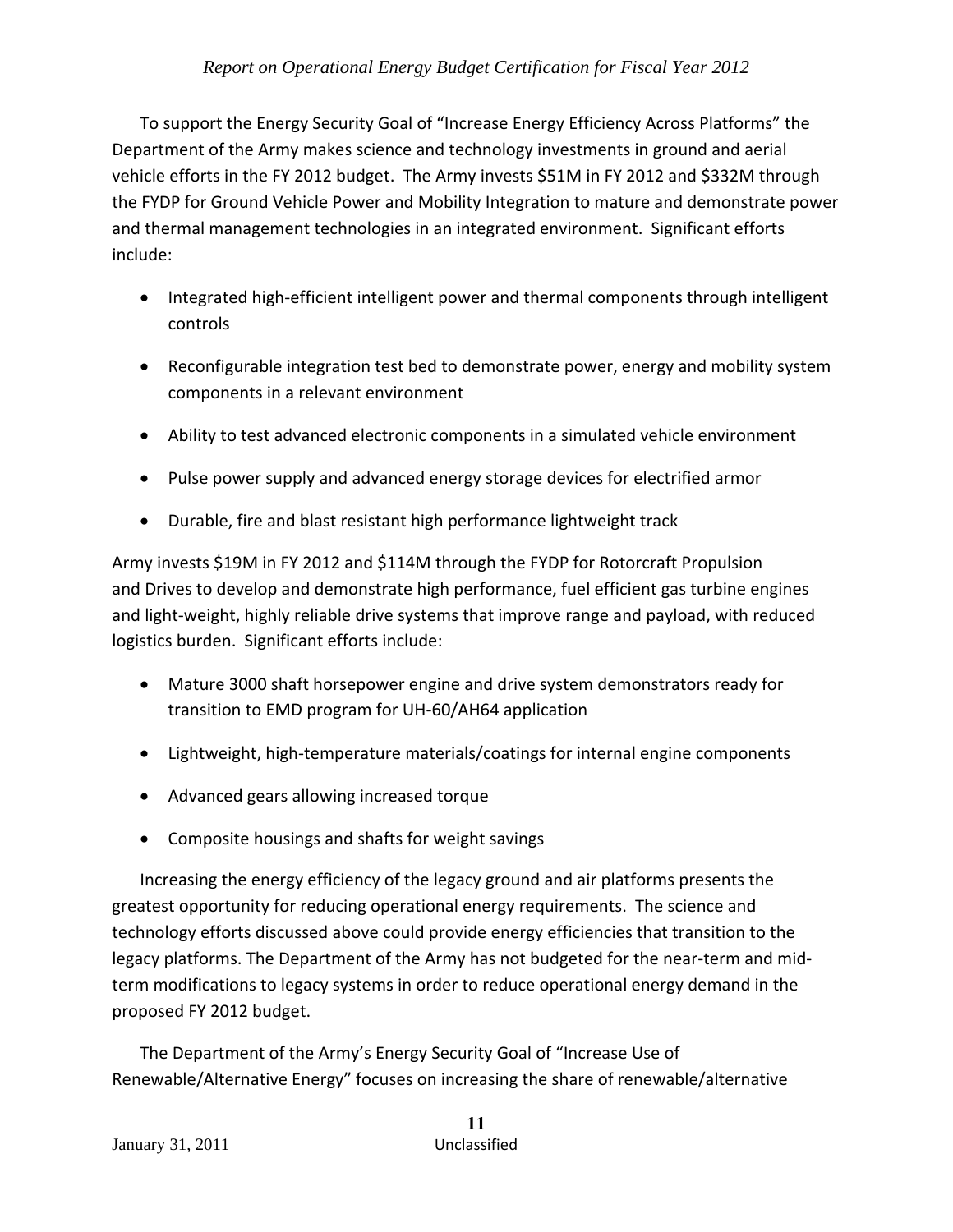resources for power and fuel use, which can provide a decreased dependence upon conventional fuel sources. This goal also supports national goals related to renewable/alternative energy. The Department of the Army's FY 2012 budget provides FY 2012 funding of \$13M and FYDP funding of \$68M for Alternative Energy Technologies. Efforts in this area provide:

- Tactical ground systems evaluation data using renewable and synthetic fuels for system performance and possible approval and acceptance of alternative fuels for wide‐spread use
- Capability for vehicles to transfer power to/from the power grid
- Hybrid electric vehicle energy storage system that utilizes renewable energy to provide energy to forward operating bases

The Department of the Army also invests \$5M in FY 2012 and \$25M across the FYDP for Hybrid Intelligent Power to demonstrate promising technologies that use wind, solar, intelligent generators, and batteries to increase efficiency to reduce fuel use on the battlefield. Efforts in this area provide wind turbines, solar cell panels, absorbed glass material batteries, and auto on/off diesel generators which are easily transportable and configurable.

Finally, the Department of the Army is investing in efforts to provide power for the dismounted soldier. The Army's FY 2012 budget provides FY 2012 funding of \$20M and FYDP funding of \$113M to investigate and develop advanced power sources, power components, and power conversion technology for the Future Force dismounted soldier that enhance sustainability and mobility through use of lighter, high energy, fuel efficient hybrid power systems, and energy management techniques. Efforts in this area provide:

- High energy density power sources
- Advanced power sources for increased lethality and survivability
- Network-centric power management tools to determine energy status, availability, and location of power and energy resources on battlefield
- Increased sustainability, mobility, and reduced maintenance
- Reduced power component weight and volume

The Assistant Secretary of Defense for Operational Energy Plans and Programs assessment of the adequacy of the funding for operational energy requirements in the Department of the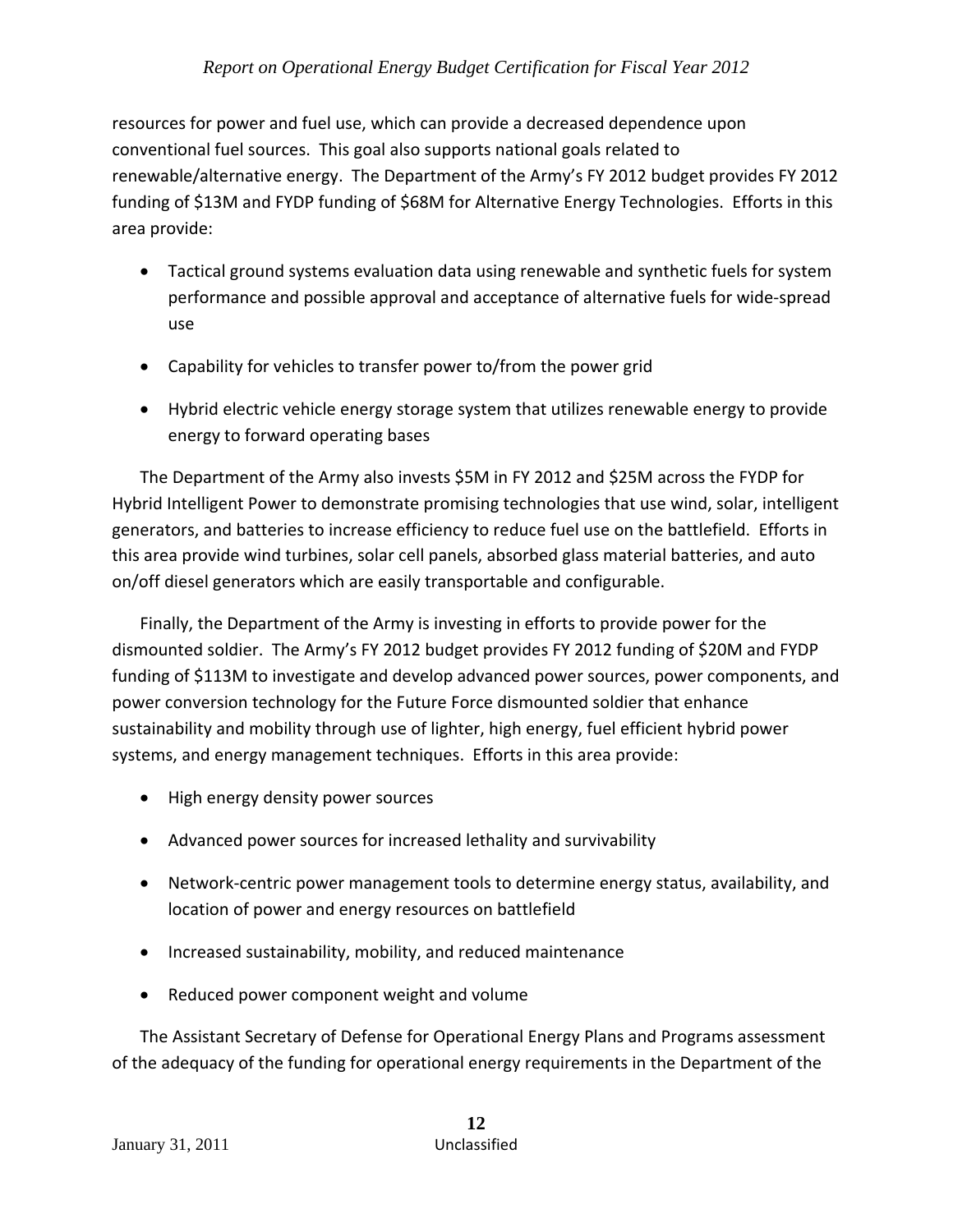| Department of the Army                                                      |               |  |  |  |
|-----------------------------------------------------------------------------|---------------|--|--|--|
| <b>Operational Energy ESG's</b>                                             | <b>Rating</b> |  |  |  |
| <b>Reduce Energy Consumption</b>                                            | Yellow        |  |  |  |
| - Current/Near-term Efforts                                                 | Yellow        |  |  |  |
| - In Theater Efforts                                                        | Yellow        |  |  |  |
| <b>Increase Energy Efficiency</b><br><b>Across Platforms and Facilities</b> | <b>Yellow</b> |  |  |  |
| - Montoring & Measuring Efforts                                             | <b>Red</b>    |  |  |  |
| - S&T Efforts                                                               | <b>Green</b>  |  |  |  |
| - Legacy Platform Efforts                                                   | <b>Red</b>    |  |  |  |
| Increase Use of<br>Renewable/Alternative Energy<br><b>Supplies</b>          | Green         |  |  |  |

Army's proposed FY 2012 budget to the Energy Security Goals is shown below:

The Department of the Army seeks to apply the "Reduce Energy Consumption" Energy Security Goal within the theater of operations in order to reduce the logistical fuel tail in tactical situations. Additionally, the Army makes investments to "Increase Energy Efficiency Across Platforms and Facilities," and to "Increase Use of Renewable/Alternative Energy Supplies." To strengthen its operational energy efforts, the Department of the Army should demonstrate greater current and near-term operational energy savings, budget for a smart micro-grid such as SAGE to reduce energy consumption in theater, budget for the \$1.4M per year sustainment costs of the Tactical Fuel Managers Defense (TFMD) system to improve monitoring and measuring efforts, and identify and budget for energy efficiency improvements to legacy platforms. The Assistant Secretary of Defense for Operational Energy Plans and Programs, certifies the Army FY 2012 budget meets its Energy Security Implementation Strategy. The Department of the Army FY 2013 budget will be certified against the Department of Defense's *Operational Energy Strategy*. This may require additional operational energy efforts to be budgeted for in the FY 2013 budget in order to achieve a certified budget.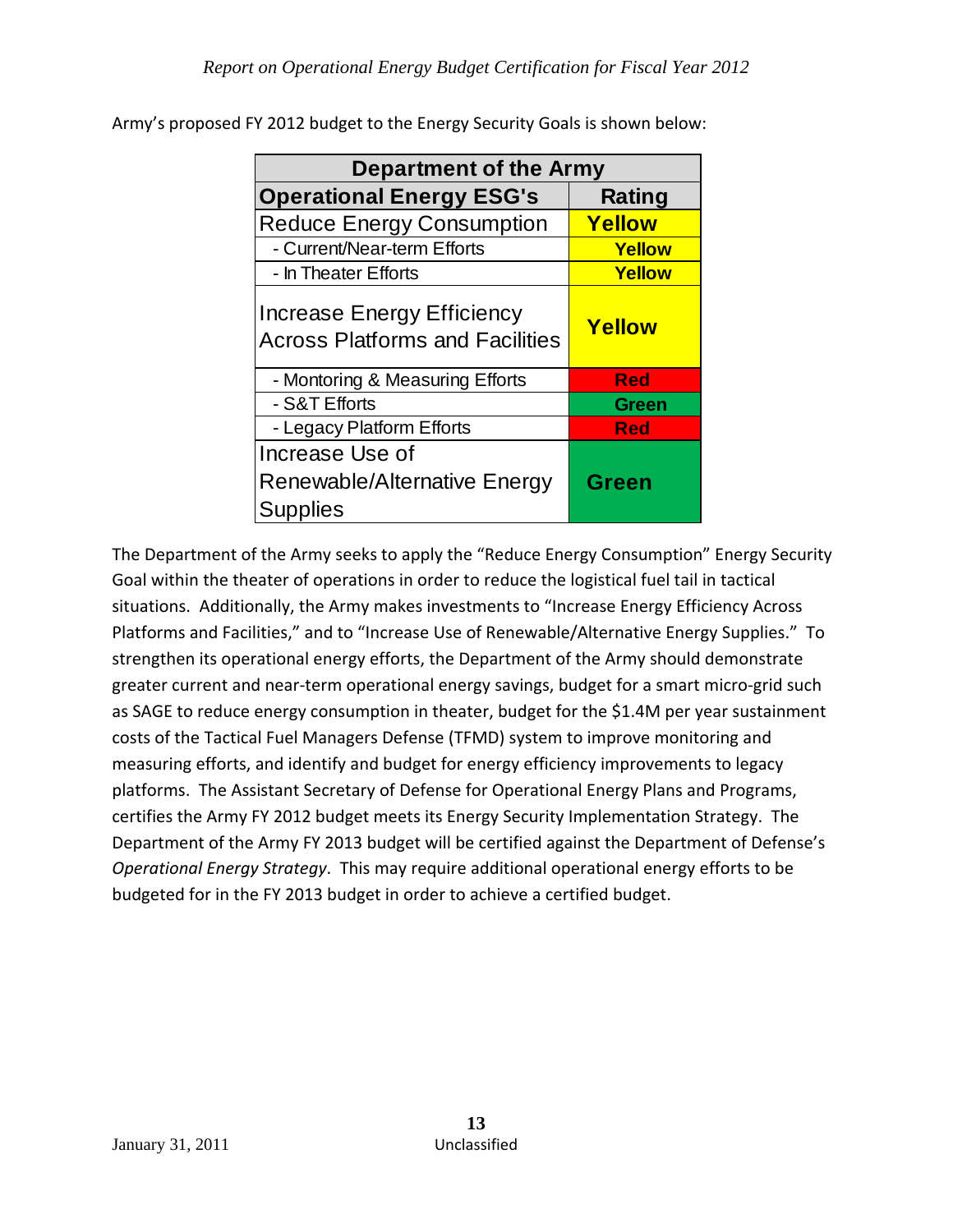# **Department of the Navy Operational Energy Budget Certification**

The Department of the Navy (DON) has published an energy strategy that guides both Navy and United States Marine Corps investment. This overarching strategy lays out the Secretary of the Navy goals to: Increase the use of alternatives afloat and ashore, reduce non‐ tactical vehicle petroleum use, and promote energy efficient acquisition. The Department of the Navy budgeted \$431M in FY 2012 and approximately \$2.2B across the FYDP for operational energy initiatives. Approximately 31% of this funding is for Science and Technology efforts. Navy and Marine Corps funding is addressed separately in the below discussion.

# US Navy Operational Energy Program

The Navy budgeted \$389M in FY 2012 and approximately \$2.0B across the FYDP for operational energy initiatives. Approximately 35% of this funding is for Science and Technology efforts. The Navy's energy strategy supports the DON strategy and is centered on energy security, energy efficiency and environmental stewardship while remaining the preeminent maritime power. The Navy's Ends, Ways, and Means to accomplish the strategy are shown below:



The targets applicable to FY 2012 Operational Energy Budget Certification include: "Increase Alternatives Afloat"; "Sail the Great Green Fleet"; "Increase Efficiency Afloat"; and "Energy Efficient Acquisition."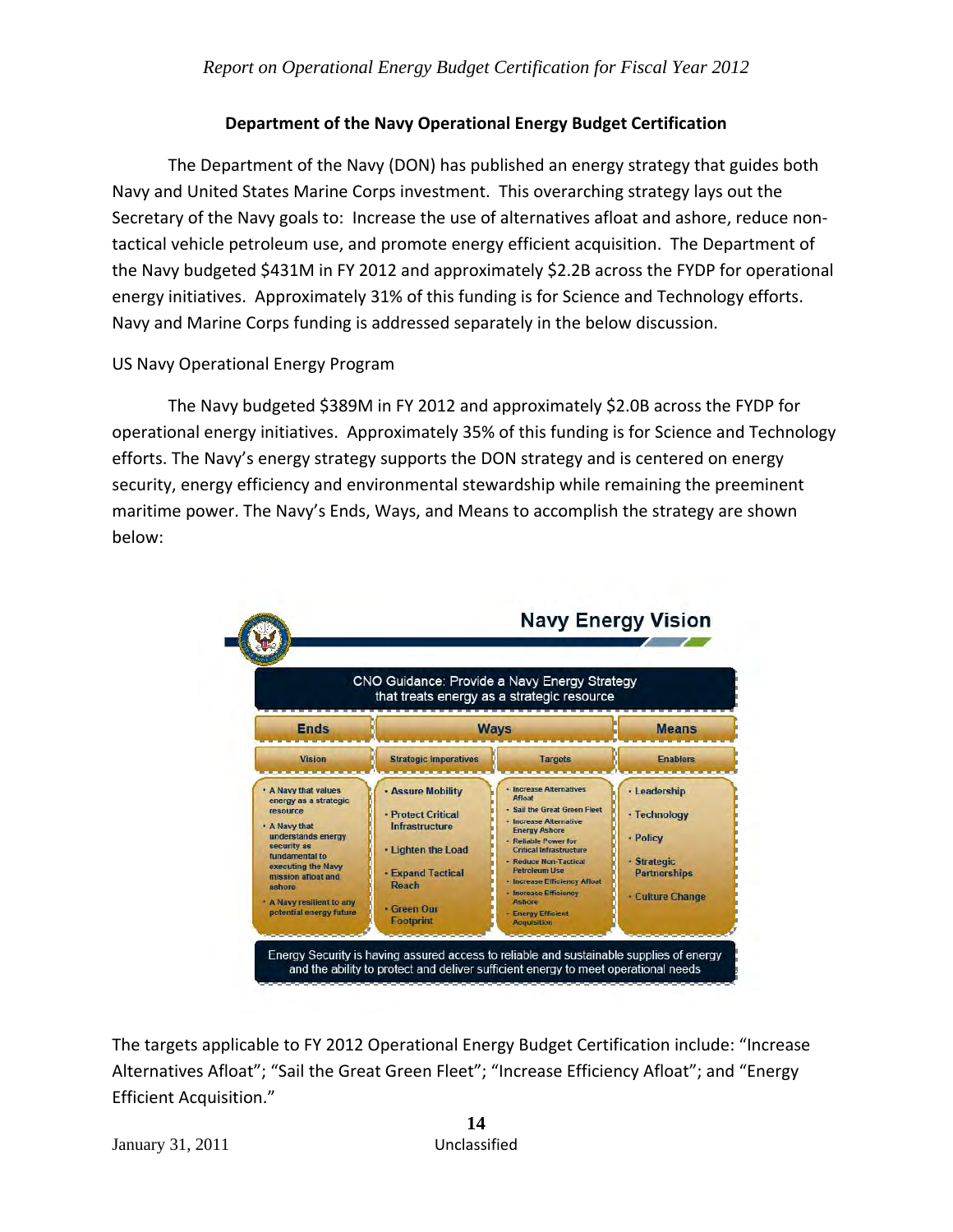The Navy's target of "Increase Alternatives Afloat" focuses on supplying half of the Navy's total energy consumption afloat from alternative sources by 2020. The Navy's FY 2012 budget provides resources for Alternatives Fuels. Fuel Science & Technology efforts funded at \$6M in FY 2012 and \$31M across the FYDP include:

- Alternative fuels research to accelerate and enhance test and certification process for alternative fuels
- Biofuel research partnership with U.S. Department of Agriculture supporting the Department of the Navy‐Department of Agriculture Memorandum of Understanding
- Collaborative alternative energy partnership with U.S. Department of Energy and other services through the U.S. Department of Defense/U.S. Department of Energy MOU
- Collaboration with other services through the TRI‐Service Petroleum, Oils, and Lubricants Users Group

Other alternative power efforts accounting for more than a \$1M per year across the FYDP include Microbial, Biomolecular, and Sediment Fuel Cells. Navy also resources (\$16M FY 2012, \$88M FYDP) the Hybrid Electric Drive research, development, and fielding to improve the operating efficiency of the DDG 51 Class ships. Within this target, the Navy also provides \$16M in FY 2012 and \$72M across the FYDP for the testing and certification of fuels produced from renewable sources for aircraft and ship use. The chart below depicts the Navy's Biofuel Engine Certification near‐term timeline:

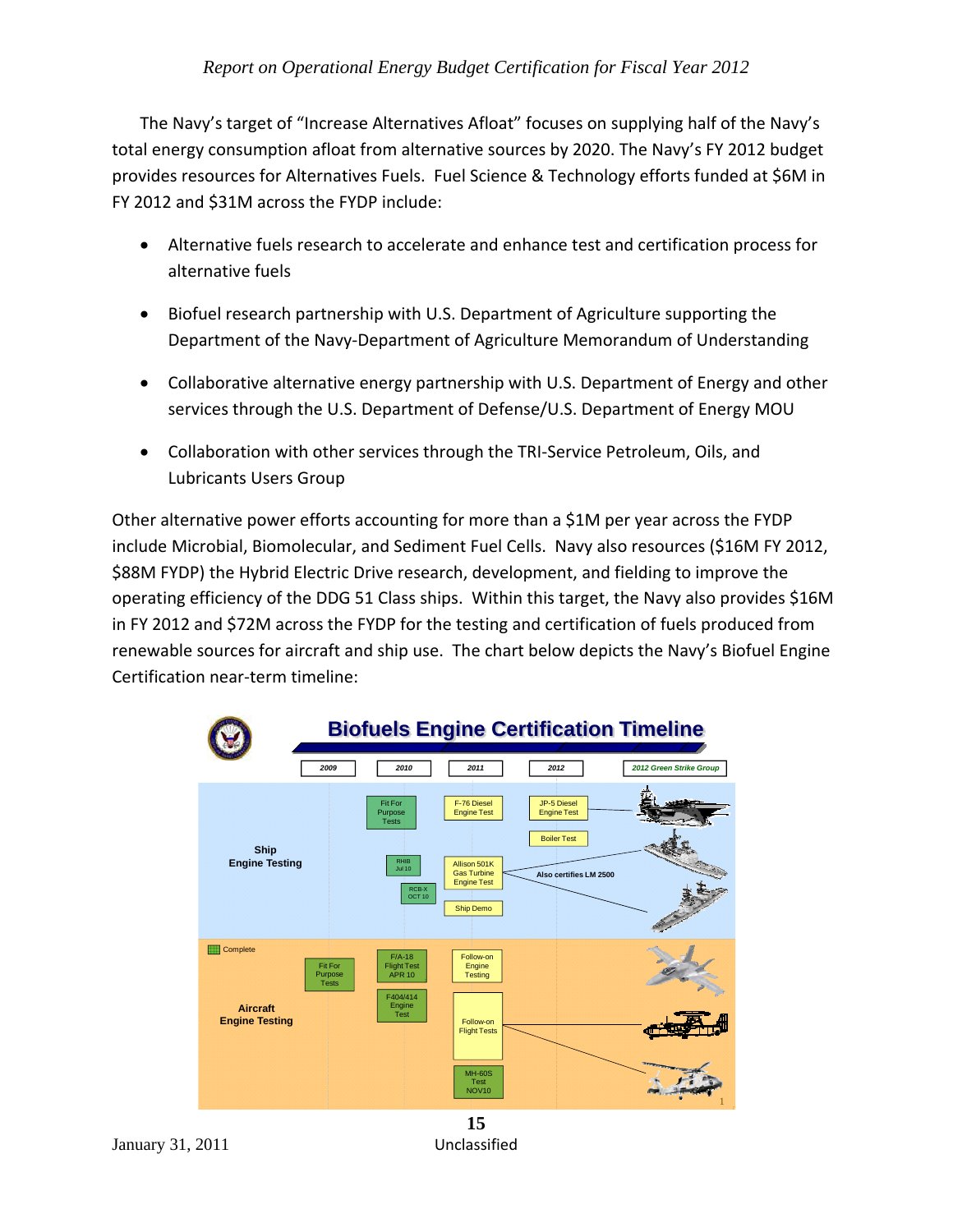The target of "Sail the Great Green Fleet" focuses on sailing a carrier strike group composed of nuclear ships, hybrid electric ships running biofuel, and aircraft flying on biofuel. Navy will demonstrate a Green Strike Group in 2012 and sail it as the "Great Green Fleet" in 2016. In addition to the investments noted under the "Increase Alternatives Afloat" target, the Navy funds \$3M in FY 2012 and \$29M across FYDP for procurement of renewable jet fuel and \$23M in FY 2012 and \$67M across the FYDP for procurement of alternative maritime fuel for these demonstrations.

The majority of the Department of the Navy's FY 2012 budget funding towards operational energy improvements is focused on the "Increase Efficiency Afloat" target. This target seeks to increase efficiency and reduce overall fuel consumption afloat by 15 percent by 2020. The Navy's Maritime Incentivized Energy Conservation Program (i‐ENCON) which was implemented fleet‐wide in 1999, provides ships with operational strategies and techniques to reduce fuel consumption and supports the Department of the Navy's efforts to "Increase Efficiency Afloat". The Naval Sea Systems Command (NAVSEA) provides ships the necessary i‐ ENCON training, tools and guidance which help to increase ships' underway operating hours by reducing overall fuel intensity. Additionally, i‐ENCON reduces maintenance and repair through efficient operations and less redundant equipment operation resulting in reduced wear and tear. In FY 2010, the incentive‐based i‐ENCON program provided the Navy with the equivalent of 1.35M barrels (\$146M) of additional fuel and helped the Navy do more maintenance/repairs to maintain higher fleet readiness. The Department of the Navy has provided the i‐ENCON program FY 2012 funding of \$500K and \$2.8M through the FYDP. The Navy is also developing a similar program for the aviation community, Air ENCON. Air ENCON is funded at \$2.1M in FY 2012 and \$13.1M through the FYDP.

Knowing when and where energy is being consumed is important when attempting to increase energy efficiency. In this regard, the Navy invests in the Plant Flow Monitoring system and Shore Power Management and Monitoring system. The Plant Flow Monitoring system addresses Military Sealift Command (MSC) and Navy ships' limited ability to accurately meter fuel usage of diesel engines which restricts efforts to implement or quantify fuel savings strategies. The MSC Plant Flow Monitoring system corrects for density, technology, and air entrainment to measure fuel flow to an accuracy of around 0.01% error. This provides the ability to accurately monitor fleet fuel usage, analyze fuel and speed performance, and optimize throttle settings for best efficiency. The MSC Shore Power Management and Monitoring system integrates with the ship's Mission Controls and Communications System, measures and stores energy and power quality data including cumulative kilo‐Watt‐hour, peaks, and several power quality metrics. The compiled data enables MSC to monitor and manage Shore Power usage and implement appropriate energy conservation measures. The Navy's FY 2012 proposed budget provides \$3M in FY 2012 and \$11M through the FYDP for these systems.

January 31, 2011 Unclassified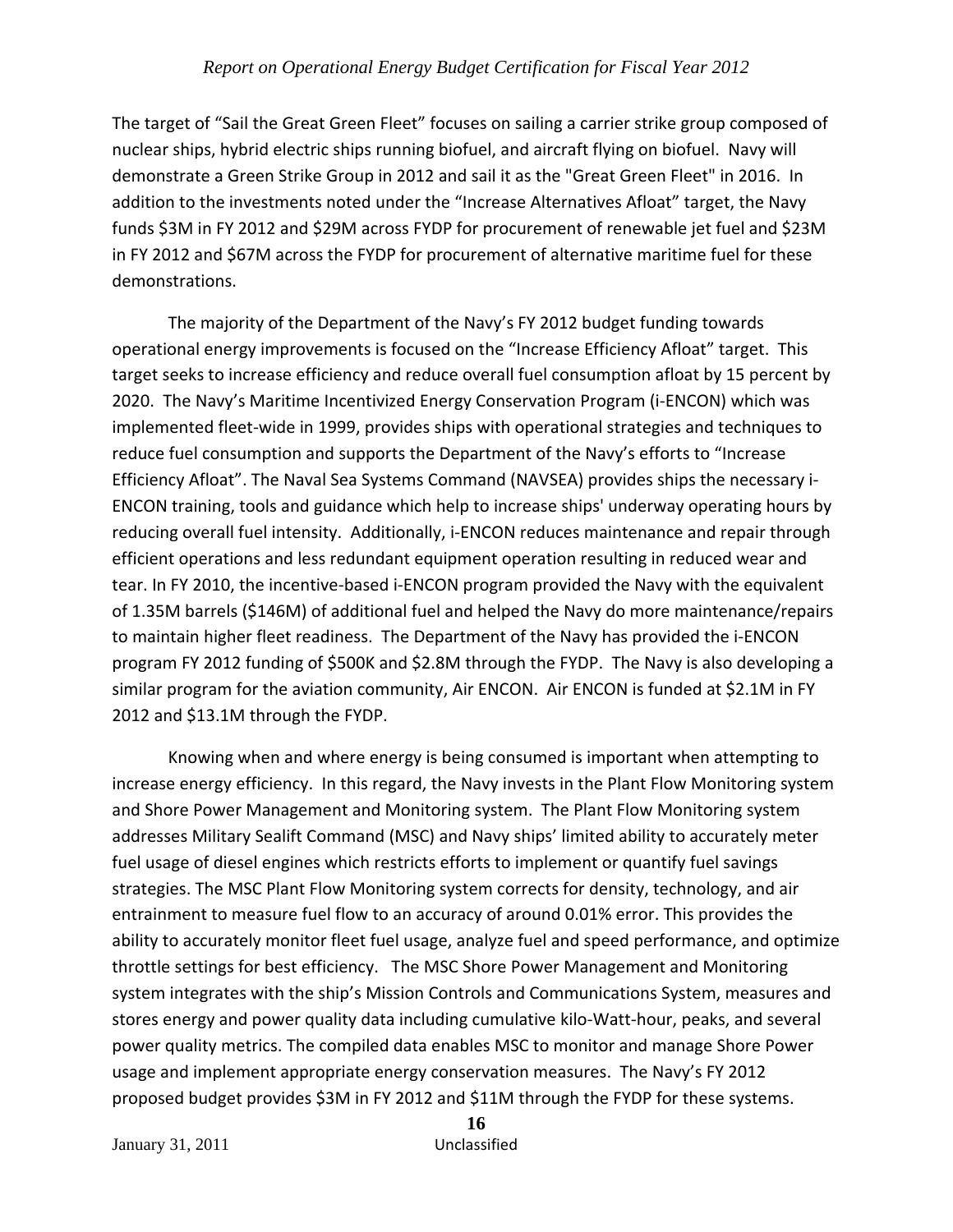To meet the "Increase Efficiency Afloat" target in the future, Navy provides FY 2012 funding of \$91M and \$406M across the FYDP for Maritime Science and Technology efforts. These efforts include:

- Advanced turbine engine materials for improved efficiency
- Advanced, energy efficient ship power system architectures such as Next Generation Integrated Power System
- Shipboard technologies that provide efficiencies and reduce maintenance cost
- High temperature superconducting degaussing systems
- Advanced material, energy efficient propellers and waterjets
- Ship drag reduction and corrosion resistant surface treatment
- Long-endurance power systems and efficient designs for unmanned undersea vehicles

The Navy provides additional FY 2012 funding of \$31M and \$139M across the FYDP for Aviation Science and Technology efforts to include the Naval Variable Cycle Engine for aircraft engine efficiency, and long‐endurance power systems and efficient designs for unmanned air vehicles.

The Navy also provides Operation & Maintenance and Procurement funding in the FY 2012 budget for operational energy related upgrades to the legacy maritime fleet in order to "Increase Efficiency Afloat." FY 2012 funding of \$21M and FYDP funding of \$248M is provided for efforts such as:

- Easy‐release hull coating systems that allows Navy ships with long pier‐side periods to shed hull bio‐fouling once underway
- Replacement of existing incandescent lighting fixtures on Amphibious ships, cruisers and destroyers with LED lights that will operate on less power for a much longer service life
- Hull appendages to eliminate directional stability and steering issues on LHA 1 and LHD 1 classes
- Fully digital Forced Draft Blower (FDB) monitoring and control system replacing obsolete SGA and manual damper controls for air fuel mixture for main propulsion boilers on LHA 1 and LHD 1 ship classes
- Easy‐release coatings that remove biological growth on propellers while underway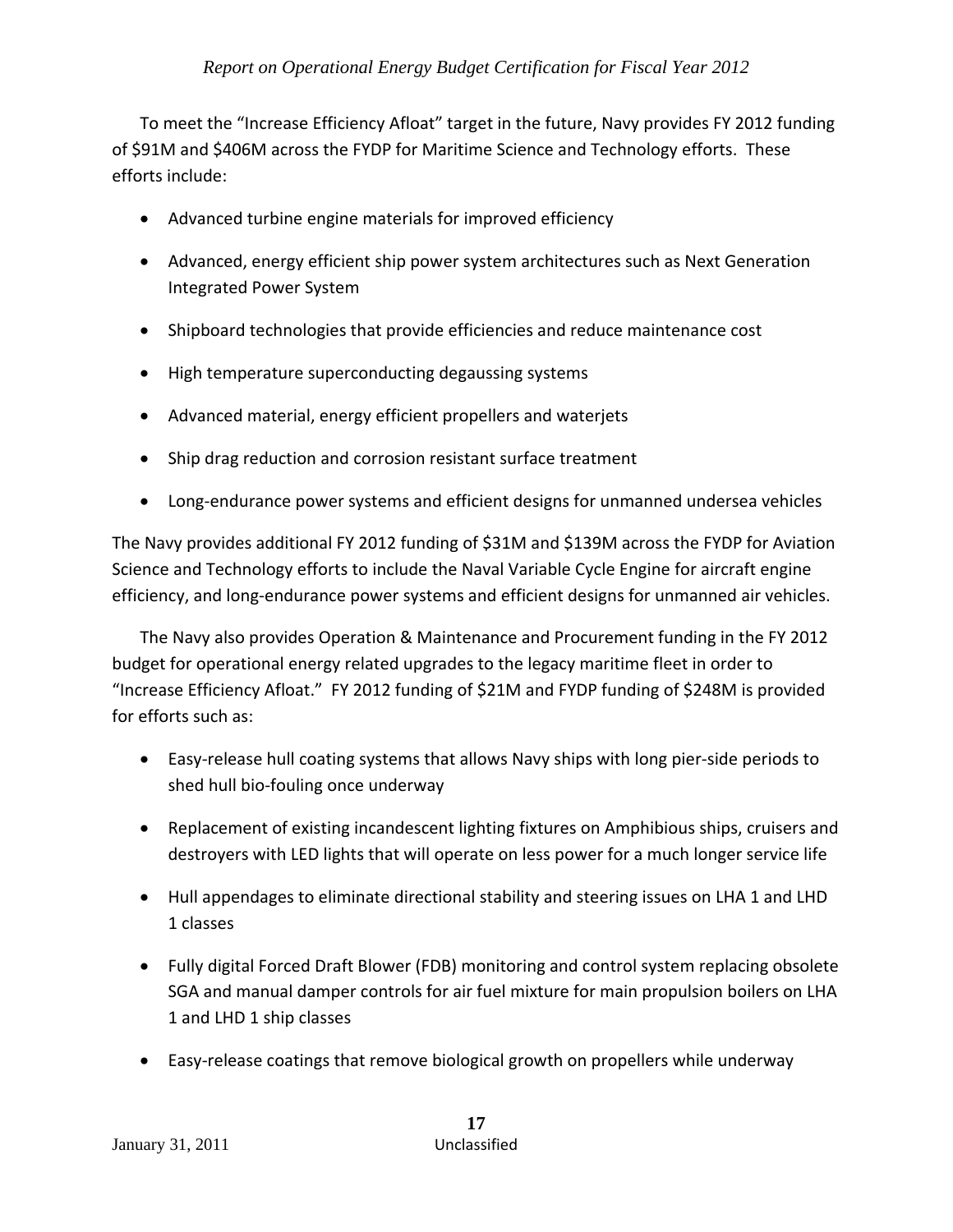- Development and installation of stern flaps on LHD 1 and LSD 41/49 class ships
- Gas Turbine Online Waterwash system for CG 47 and DDG 51 class ships
- Allison 501K Efficiency Initiatives
- LM2500 Efficiency Initiatives
- Digital Fuel Control (DFC)

Additionally, the Navy invests in aviation simulator upgrades, \$64M in FY 2012 and \$325M through the FYDP, to deliver improvements in tactical training / combat effectiveness while enabling a reduction in Naval Aviation fuel expenditures.

The Navy's Goal of "Energy Efficient Acquisition" provides for the mandatory evaluation of energy factors when awarding contracts for systems and holding industry contractually accountable for meeting energy efficiency targets. We did not identify specific funding within the Department of the Navy's FY 2012 budget submission for this goal but recognize the successful implementation of this goal could have a significant impact on the Navy of the future being a mission‐effective force in a logistics‐constrained, anti‐access environment.

# USMC Operational Energy Program

The Marine Corps has budgeted \$42M in FY 2012 and approximately \$322M across the FYDP for operational energy initiatives. Approximately 8% of this funding is for Science and Technology efforts. The draft Marine Corps's Expeditionary Energy Strategy focuses on achieving greater combat effectiveness through energy efficiency, increased self sufficiency, and a reduced expeditionary footprint on the battlefield. The draft strategy aligns with the Secretary of the Navy's targets and supports the priorities for security, energy efficiency and environmental stewardship. The overall objective of the draft USMC strategy is to reduce by 50% the liquid fuel required on the battlefield by 2025.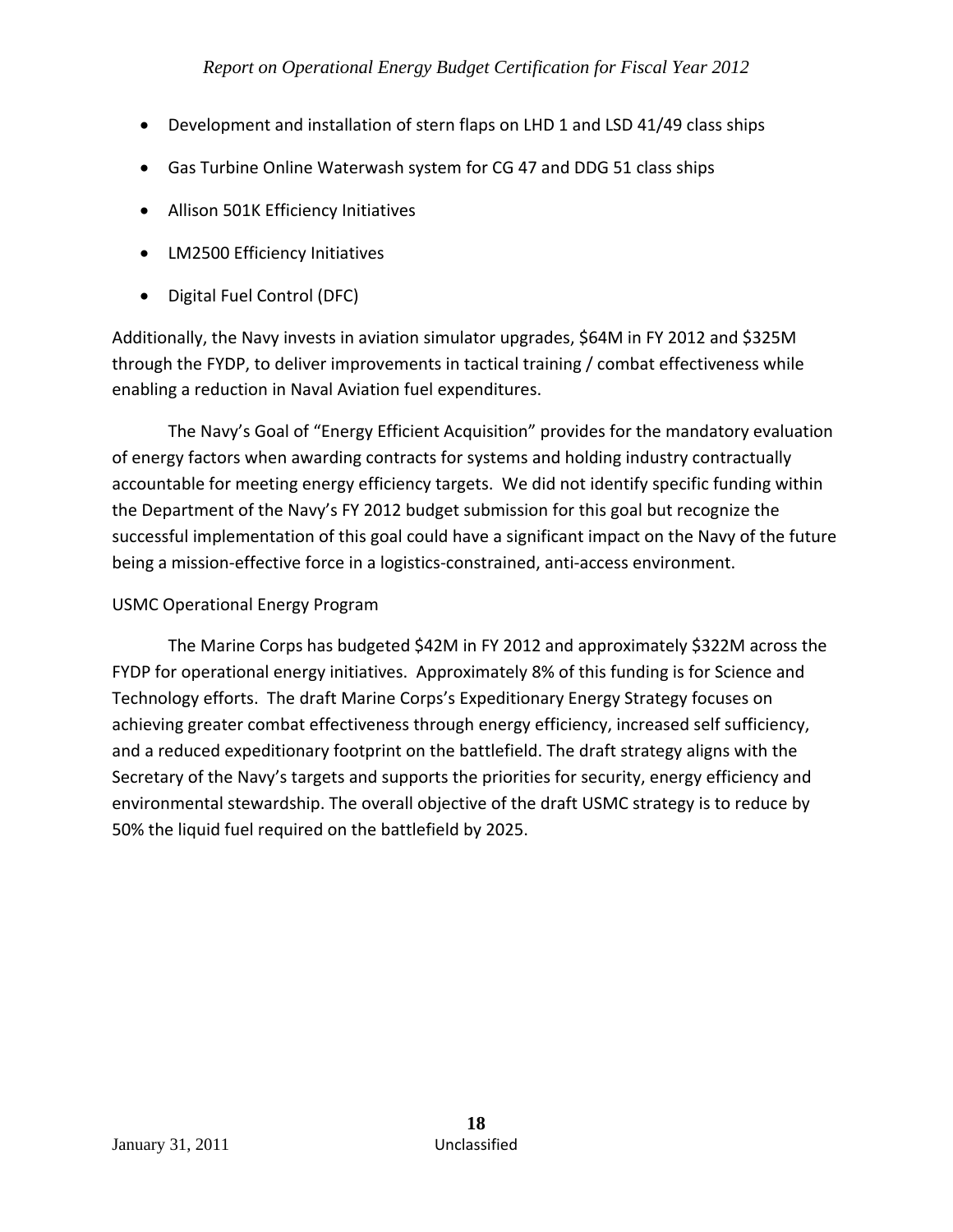

To achieve this, the Marine Corps is pursuing four principal goals— instill an ethos of energy efficiency in every Marine, Lead and Manage Expeditionary Energy, increase energy efficiency of equipment, and meet operational demand with renewable energy. These goals provide the framework for considering funding of the USMC's Expeditionary Energy Strategy, and are applicable to FY 2012 Operational Energy Budget Certification.

The USMC target of achieving 50% increase in efficiency by 2025 is supported by the four goals, and associated initiatives. Benchmarks are phased over the next 15 years, at 25% by 2015, 40% by 2020, and 50% by 2025.

|                        | $E^2$ GOALS                                                                                   | <b>Efficiency Gains</b> |      |      |  |
|------------------------|-----------------------------------------------------------------------------------------------|-------------------------|------|------|--|
|                        |                                                                                               | 2015                    | 2020 | 2025 |  |
| Bases &<br>Battlefield | Embed $E^2$ into USMC Ethos                                                                   |                         |      |      |  |
|                        | Lead and Manage $E^2$                                                                         | 25%                     | 40%  | 50%  |  |
| Battlefield            | Increase Energy Efficiency of<br>Weapons Systems, Platforms,<br><b>Vehicles and Equipment</b> |                         |      |      |  |
|                        | Meet Operational Demand With<br>Renewable Energy                                              |                         |      |      |  |
|                        |                                                                                               |                         |      |      |  |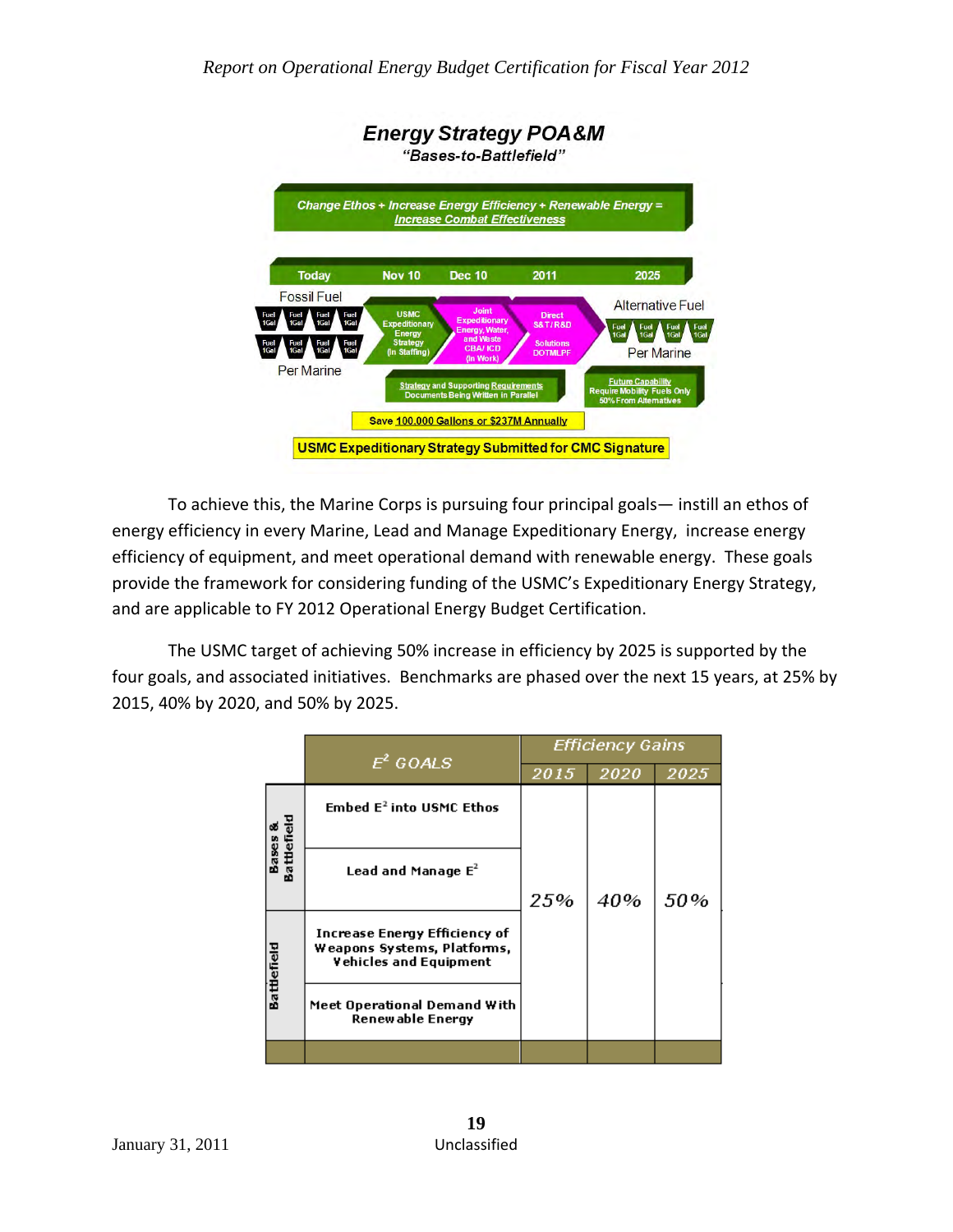The USMC's goals to Instill Ethos and Lead and Manage Expeditionary Energy focuses on institutionalizing expeditionary energy priorities through leadership, training, and driving the requirements and acquisitions processes. In support of strategy development, implementation and other operational support, the USMC provides Operation & Maintenance funding in FY 2012 of \$4.6M and FYDP funding of \$28.0M to support the Expeditionary Energy Office (E2O) and provide operational support for development and implementation of the Energy Strategy, to include:

- USMC Expeditionary Energy Strategy and Implementation Planning Guidance
- Expeditionary Energy, Water, and Waste Initial Capabilities Document/Capabilities Based Assessment
- Implementing energy efficiency KPP in the Ground Based Operational Surveillance System (G‐BOSS) Capability Development Document
- Experimental Forward Operating Base (ExFOB); identification, evaluation, and fielding of energy efficient capabilities, and renewable energy solutions for the battlefield.

The USMC's FY 2012 Budget provides funding for initial material investments to achieve goals for Energy Efficiency in Equipment and for meeting Operational Energy Demand with Renewable Energy by 2025. The USMC provides procurement funding in FY 2012 of \$30.0M and FYDP funding of approximately \$244.8M, which will support the following program activities:

- Implementing mobile power sources to achieve 20% fuel efficiency improvement, beginning in 2010 (Army funded development/USMC funded procurement)
- Fielding Enhanced Efficiency Environmental Control Units (E3CU) to achieve 15‐30% power efficiency improvement, beginning in 2011. Next generation family of environmental control units (ECUs) will begin entering service in 2014
- Implementing deployable renewable energy alternative modules and ground renewable expeditionary energy systems
- Implementing improved environmental control units in vehicles and trailers (e.g. MRAPs/LAVs)
- Developing hybridization and other fuel economy improvement engineer change proposals for MTVRs to reduce the total ownership cost
- Implementing energy efficient shelters and lighting.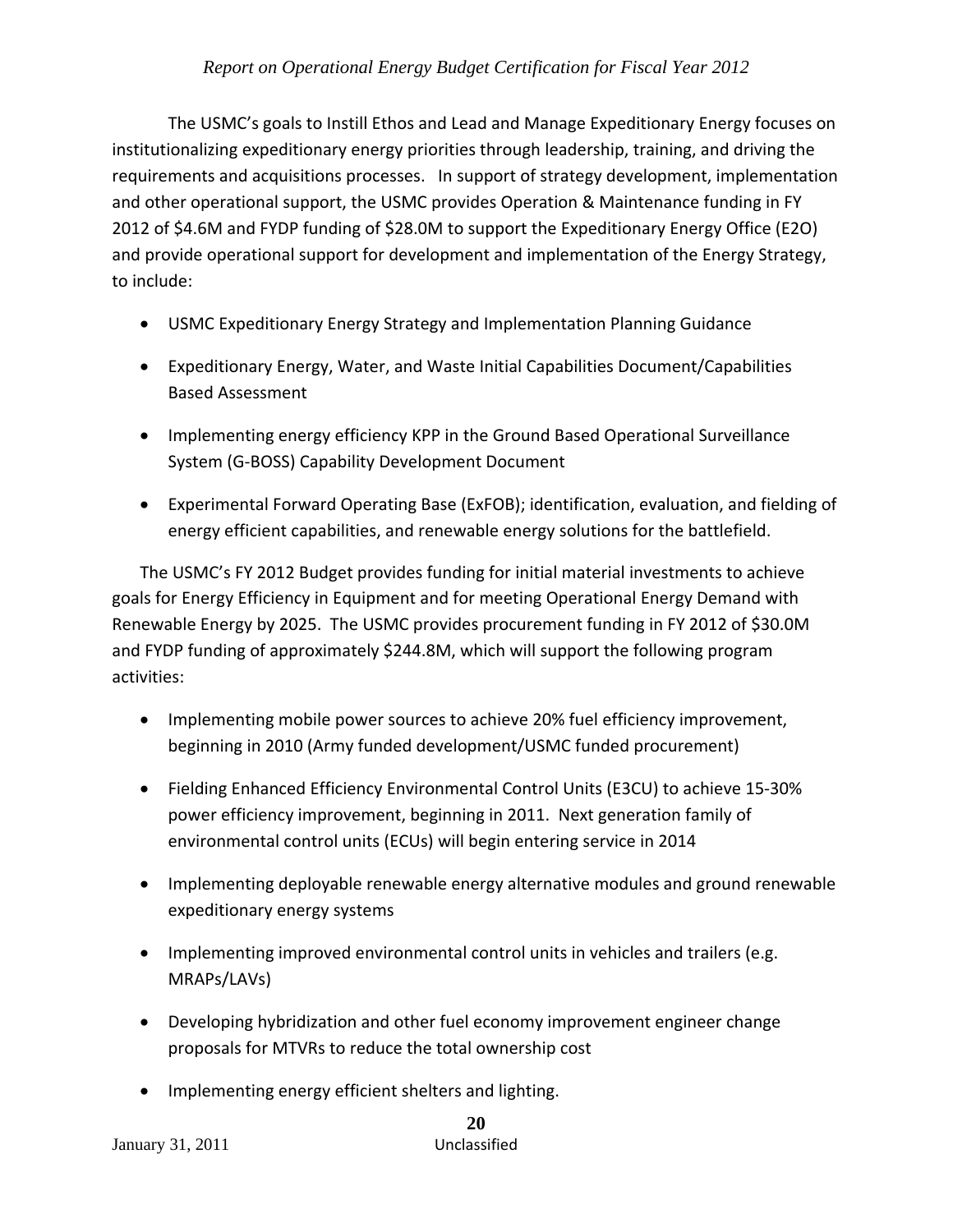USMC is also making S&T and RDT&E investments to drive future capabilities in efficiency and renewable energy. The USMC provides RDT&E funding in FY 2012 of \$7.0M and FYDP funding of \$49.2M, to support the following efforts:

- Improved power density in battery, chargers, and power adaptors for highly mobile forces.
- Advanced integrated solutions for electrical power generation and distribution.
- Lightweight Power Systems for Dismounted Marine Squad Applications.

The Assistant Secretary of Defense for Operational Energy Plans and Programs assessment of the adequacy of the funding for operational energy requirements in the Department of the Navy's proposed FY 2012 budget to its energy strategy and targets is shown below:

| <b>Department of the Navy</b>       |               |  |  |  |
|-------------------------------------|---------------|--|--|--|
| <b>Operational Energy Targets</b>   | <b>Rating</b> |  |  |  |
| <b>Increase Alternatives Afloat</b> | <b>Green</b>  |  |  |  |
| Sail the Great Green Fleet          | <b>Green</b>  |  |  |  |
| <b>Increase Efficiency Afloat</b>   | <b>Green</b>  |  |  |  |
| - Current/Near-term Efforts         | <b>Green</b>  |  |  |  |
| - Montoring & Measuring Efforts     | <b>Green</b>  |  |  |  |
| - S&T Efforts                       | <b>Green</b>  |  |  |  |
| - Legacy Fleet Efforts              | <b>Green</b>  |  |  |  |
| <b>USMC Expeditionary Efforts</b>   | <b>Green</b>  |  |  |  |
| <b>Energy Efficient Acquisition</b> | Yellow        |  |  |  |

To strengthen its operational energy efforts, the Department of the Navy should demonstrate "Energy Efficient Acquisition" efforts and the associated operational energy savings. The Assistant Secretary of Defense for Operational Energy Plans and Programs certifies the Department of the Navy FY 2012 budget adequately funds its Energy Strategy. The Department of the Navy the FY 2013 budget will be certified against the Department of Defense's *Operational Energy Strategy*. This may require additional operational energy efforts to be budgeted for in the FY 2013 budget in order to achieve a certified budget.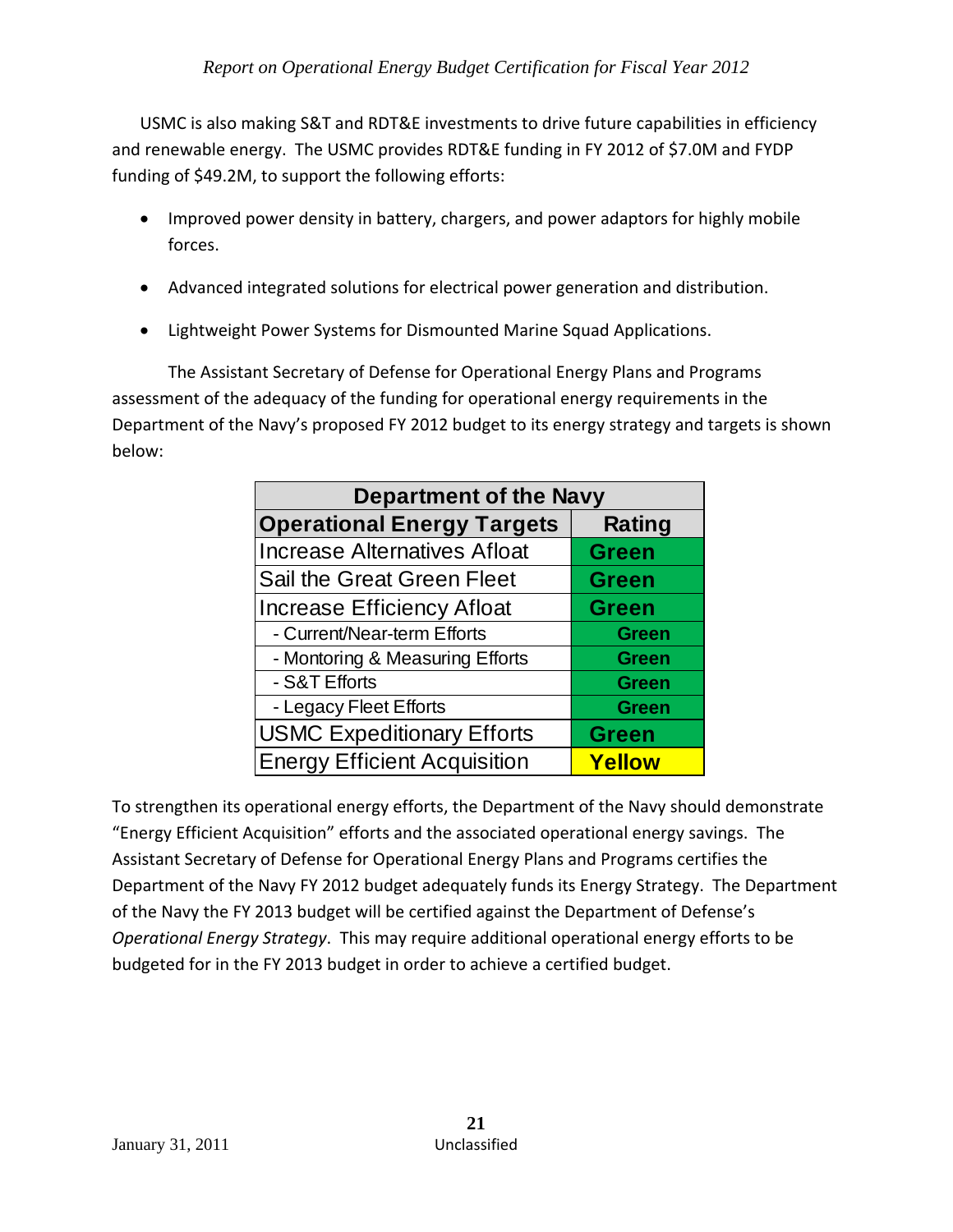# **Department of Air Force Operational Energy Budget Certification**

The Department of the Air Force budgeted \$261M in FY 2012 and approximately \$922M across the FYDP for operational energy initiatives. All of this funding is for Science and Technology efforts. The Department of the Air Force has a three-part Energy Strategy: Reduce Demand, Increase Supply, and Change the Culture. Each part of the strategy has Goals within the domains of Aviation; Infrastructure; and Acquisition, Science and Technology as shown in the chart below:

|                                                         | <b>Reduce Demand</b>                                                                                                                                                                                                                                        | <b>Increase Supply</b>                                                                                                                                                        | <b>Change the Culture</b>                                                                                                                                   |
|---------------------------------------------------------|-------------------------------------------------------------------------------------------------------------------------------------------------------------------------------------------------------------------------------------------------------------|-------------------------------------------------------------------------------------------------------------------------------------------------------------------------------|-------------------------------------------------------------------------------------------------------------------------------------------------------------|
| Aviation                                                | · Reduce consumption of aviation<br>fuel by 10% by 2015<br>· Implement pilot fuel efficiency<br>measures in all standardization/<br>evaluation flights by 2010<br>- Incorporate pilot fuel efficiency<br>elements into the UPT training<br>syllabus by 2011 | By 2016, he prepared to cost<br>competitively acquire 50% of AFs<br>domestic aviation fuel requirement<br>via an alternative fuel blend                                       | · Provide energy leadership<br>through EMSGs<br>· Train all personnel in energy                                                                             |
| Infrastructure                                          | · Reduce motor vehicle fleet<br>petroleum fuel use by 2% per<br>annum<br>· Reduce installation energy<br>intensity by 3% per annum                                                                                                                          | · Increase non-petroleum- based fuel<br>use by 10% per annum in motor<br>vehicle fleet<br>- Increase facility renewable energy<br>at annual targets to reach 25% by<br>FY2025 | awareness by 2010<br>· Implement an energy curriculum<br>at USAFA/Air University by 2010<br>· Communicate energy awareness<br>during Energy Awareness Month |
| Acquisition,<br><b>Science and</b><br><b>Technology</b> |                                                                                                                                                                                                                                                             | · Test/certify all aircraft and systems<br>against 50/50 all fuel blend by 2011                                                                                               |                                                                                                                                                             |

The Goals applicable to FY 2012 Operational Energy Budget Certification include: Reduce consumption of aviation fuel by 10% by 2015; by 2016, be prepared to cost-competitively acquire 50% of the Air Force's domestic aviation fuel requirement via an alternative fuel blend; and test and certify all aircraft and systems against 50/50 alt fuel blend by 2011.

The Department of the Air Force further provides the following ways and means to execute the Goals applicable to the Operational Energy Budget Certification: Implementing Goals, Energy Optimization Pillars, Objectives for "Aviation Pathways", "Acquisition Pathways for Legacy Systems", and "Acquisition Pathways for Research and Design" to expound upon and provide ways and means to execute the Goals. Each of these areas provides specific ways and means applicable to the Operational Energy Budget Certification.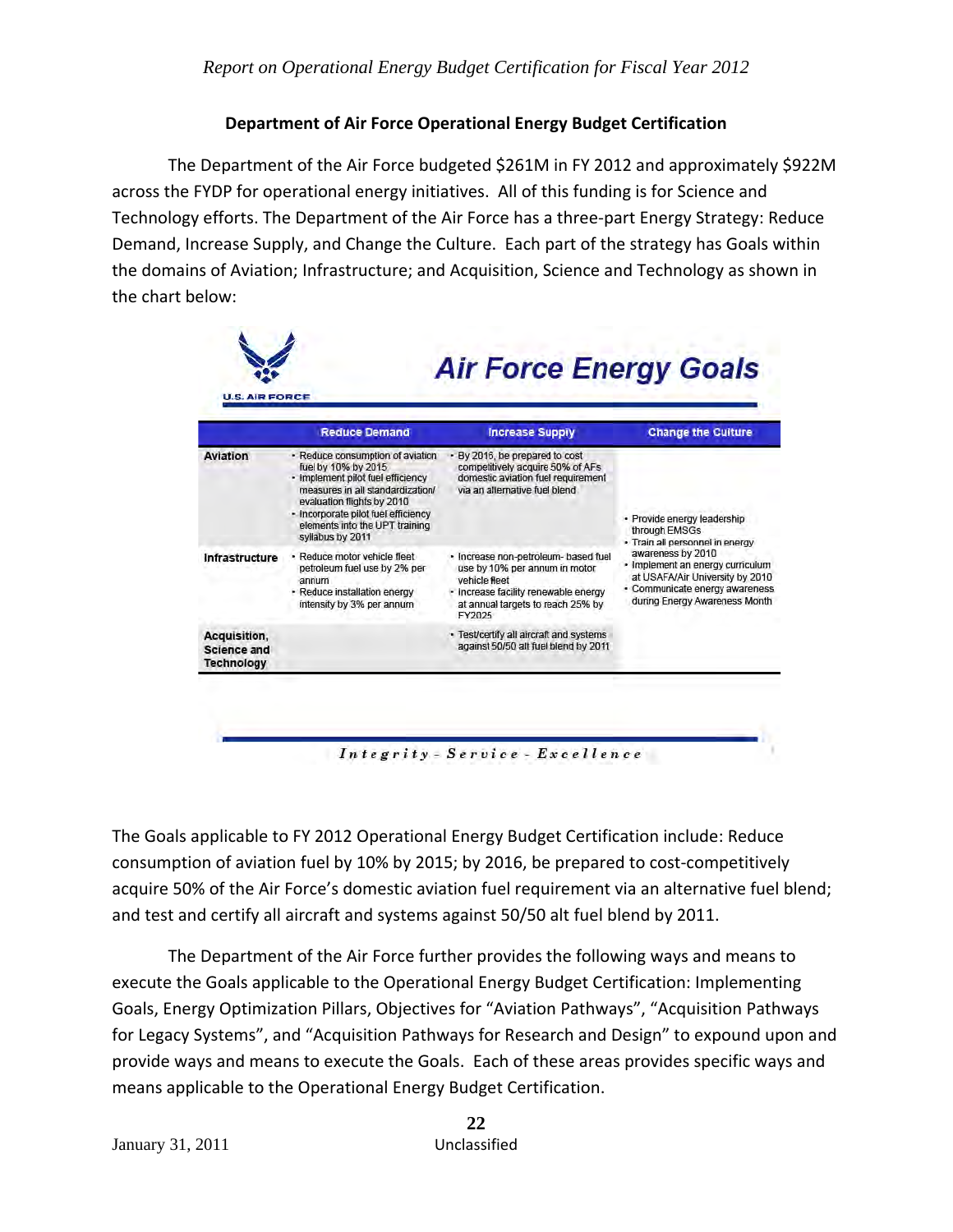The "Aviation Pathways'" Implementing Goals, Energy Optimization Pillars, and Objectives are shown below:

| <b>U.S. AIR FORCE</b>                    |                                                                                                                                                                                                                                         |                                                                                                                                                                                                                             |                                                                                                                                                                                                                  | <b>Aviation Pathways</b>                                                                                                                            |
|------------------------------------------|-----------------------------------------------------------------------------------------------------------------------------------------------------------------------------------------------------------------------------------------|-----------------------------------------------------------------------------------------------------------------------------------------------------------------------------------------------------------------------------|------------------------------------------------------------------------------------------------------------------------------------------------------------------------------------------------------------------|-----------------------------------------------------------------------------------------------------------------------------------------------------|
|                                          |                                                                                                                                                                                                                                         | <b>Reduce Demand</b>                                                                                                                                                                                                        |                                                                                                                                                                                                                  | <b>Increase Supply</b>                                                                                                                              |
| <b>Implementing</b><br>Goals             | · Reduce<br>consumption of<br>aviation fuel by<br>in all<br>10% by 2015                                                                                                                                                                 | · Implement pilot fuel<br>efficiency measures<br>standardization<br>UPT training<br>/evaluation flights<br>by 2010                                                                                                          | · Incorporate pilot<br>fuel efficiency<br>elements into the<br>an alternative fuel blend<br>syllabus by 2011                                                                                                     | · By 2016, be prepared to cost<br>competitively acquire 50% of AFs.<br>domestic aviation fuel requirement via                                       |
| Energy<br>Optimization<br><b>Pillars</b> | Provide Leadership in<br><b>Energy Management</b>                                                                                                                                                                                       | Fly/Operate Efficiently                                                                                                                                                                                                     | <b>Instill Energy Awareness</b>                                                                                                                                                                                  | Maximize the Use of<br><b>Technology for Energy</b><br>Efficiency                                                                                   |
| <b>Objectives</b>                        | · Communicate Priorities<br>· Facilitate Initiatives<br>· Identify Best Practices<br>· Develop Guidance<br>· Create Transparent<br>Environment<br>· Provide Incentives<br>· Provide Path to Achieve<br>Goals<br>· Ensure Accountability | · Reduce Weight<br>· Use Fuel<br>Conservatively<br>· Utilize Simulators<br>· Consider Ground<br>Transportation<br>· Strategically Distribute<br><b>Assets</b><br>· Optimize Refueling<br>· Optimize Routing and<br>Descents | · Educate Aircrew<br>· Demonstrate<br><b>Correlation Between</b><br><b>Energy and Safety</b><br>· Consolidate Energy<br>Information<br>· Provide context<br>· Reevaluate Training<br>Program<br>· Culture Change | • Optimize Use of Engine<br>Performance Data<br>· Integrate Advanced<br><b>Design Systems</b><br>· Develop Data Collection<br>and Analysis Programs |

Most of the Objectives within the "Aviation Pathways" are 'other than Materiel' Doctrine, Organization, Training, Materiel, Leadership and Education, Personnel, and Facilities (DOTMIL‐ PF) solutions which require minimal investments or expenditures in the FY 2012 budget but significantly contribute to immediate demand reduction in current operations. Air Force's efforts towards these objectives in the FY 2012 budget result in savings in FY 2012 of \$494M and through the FYDP of \$2.6B. Examples of 'other than Materiel' DOTMIL‐PF solutions resulting in significant savings include: optimizing aircraft centers of gravity, diplomatic cleared routing, European routing, aircraft crew ratios, and departure over fuels which together result in FY2012 and FYDP savings of \$59M and \$295M respectively. The greatest reduction in operational energy demand is garnered through the Air Force's increased use of simulators which allows flying hour adjustments resulting in estimated FY 2012 and FYDP savings of \$368M and \$2.0B respectively.

Monitoring and measuring efforts are vital when attempting to reduce energy demand or gain energy efficiencies. Valid data provides the basis for optimization decisions. In this regards, the Department of the Air Force has objectives within the "Aviation Pathways" to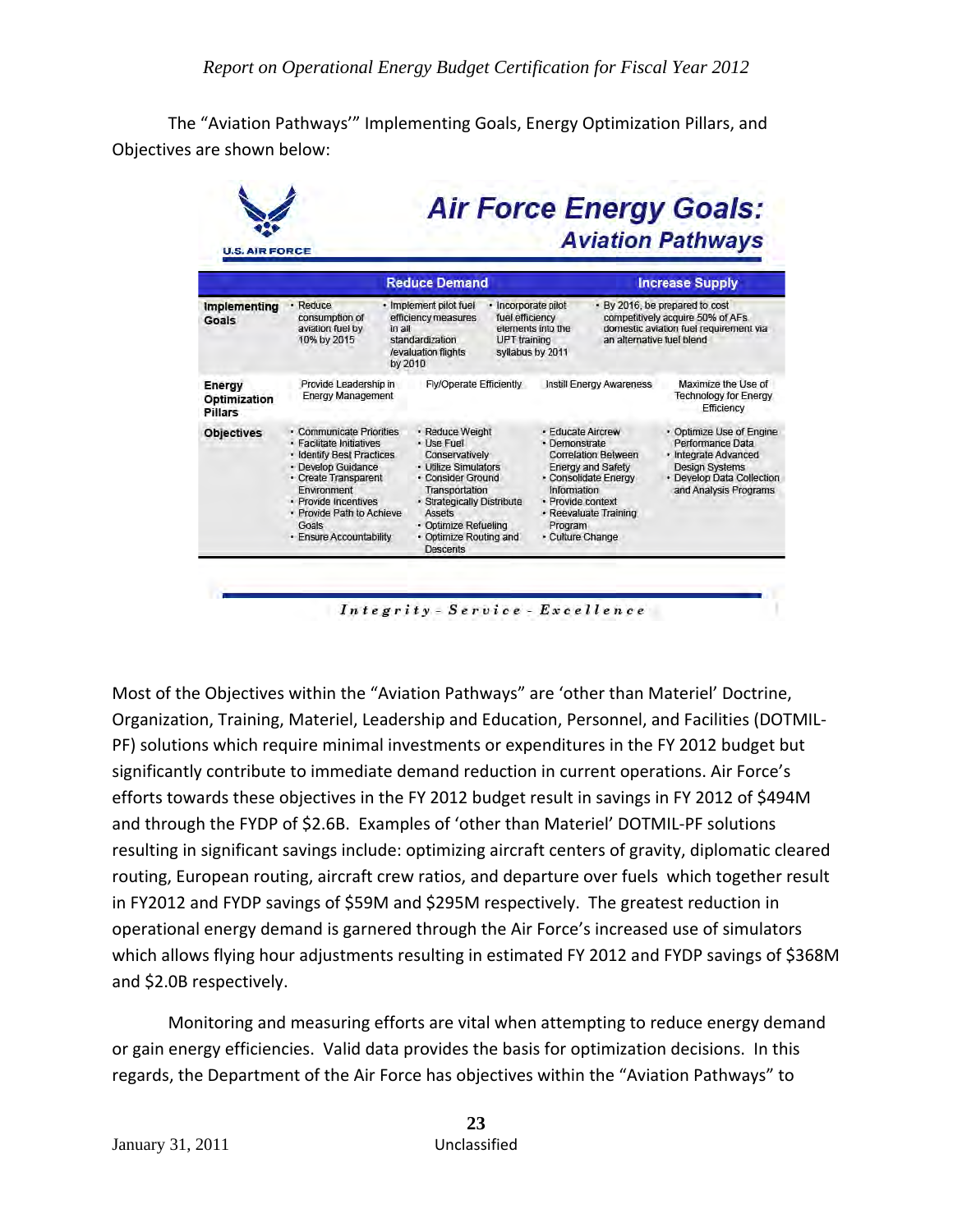optimize the use of engine performance data and develop data collection and analysis programs. The Department of the Air Force has not resourced improvements to current data collection and development programs.

Increasing the energy efficiency of the current legacy fleet presents the greatest opportunity for optimizing use of operational energy past the 'other than Materiel' DOTMIL‐PF solutions discussed above. The Department of the Air Force's Implementing Goals, Energy Optimization Pillars, and Objectives for "Acquisition Pathways for Legacy Systems" provides the ways and means for this reduction and they are shown below:

|                                   |                                                                                                                                                                                                             | <b>Legacy Systems</b>                                                                                                                                                                                                                                                                                                      |                                                                                                                                               |                                                                                                                                                                                |
|-----------------------------------|-------------------------------------------------------------------------------------------------------------------------------------------------------------------------------------------------------------|----------------------------------------------------------------------------------------------------------------------------------------------------------------------------------------------------------------------------------------------------------------------------------------------------------------------------|-----------------------------------------------------------------------------------------------------------------------------------------------|--------------------------------------------------------------------------------------------------------------------------------------------------------------------------------|
| <b>Implementing</b><br>Goals      | · Reduce Fuel Burn<br>by 5% by 2016                                                                                                                                                                         | · Reduce Fuel Burn by 10% by<br>2020                                                                                                                                                                                                                                                                                       | · Reduce Fuel Burn<br>by 20% by 2030                                                                                                          | · 50% alt aviation fuel<br>blend by 2016.                                                                                                                                      |
| Energy<br>Optimization<br>Pillars | Near-Term<br><b>Modifications</b>                                                                                                                                                                           | Mid-Term Modifications                                                                                                                                                                                                                                                                                                     | Long-Term<br><b>Modifications</b>                                                                                                             | Alt Fuel Cert                                                                                                                                                                  |
| <b>Objectives</b>                 | · Improve engine<br>fuel efficiency<br>using OTS tech<br>· Improve aircraft<br>fuel efficiency<br>using OTS Tech<br>- Develop improved<br>mission planning<br>· Accelerate aging<br>aircraft<br>replacement | · Integrate upgrades of<br>commercial engines in to<br>legacy aircraft<br>· Develop improved engine<br>components<br>· Develop aircraft modifications<br>to reduce drag<br>· Develop advanced subsystems<br>and components<br>· Implement light-weight<br>materials<br>· Identify advanced engine<br>component development | · Transition<br>advanced lab<br>technologies into<br>legacy aircraft<br>· Transition advance<br>engine<br>technologies into<br>legacy systems | - Certify alternative<br>fuels and fuel blends<br>as drop-in<br>replacement fuels<br>· Ensure all new<br>aircraft are certified to<br>use alternative fuels<br>and fuel blends |

Integrity - Service - Excellence

The Department of the Air Force has not budgeted for the near‐term and mid‐term modifications to legacy systems in order to reduce operational energy demand in the FY 2012 budget. Nevertheless, the Air Force has resourced numerous technologies in its research and development efforts which may result in reduced legacy system operational energy demand in the future. These efforts are addressed within the "Acquisition Pathways for Research and Design."

The "Acquisition Pathways for Legacy Systems" includes objectives to certify alternative fuels and fuel blends as drop‐in replacement fuels and ensure all new aircraft are certified to use alternative fuels and fuel blends. In regards to these objectives, the Department of the Air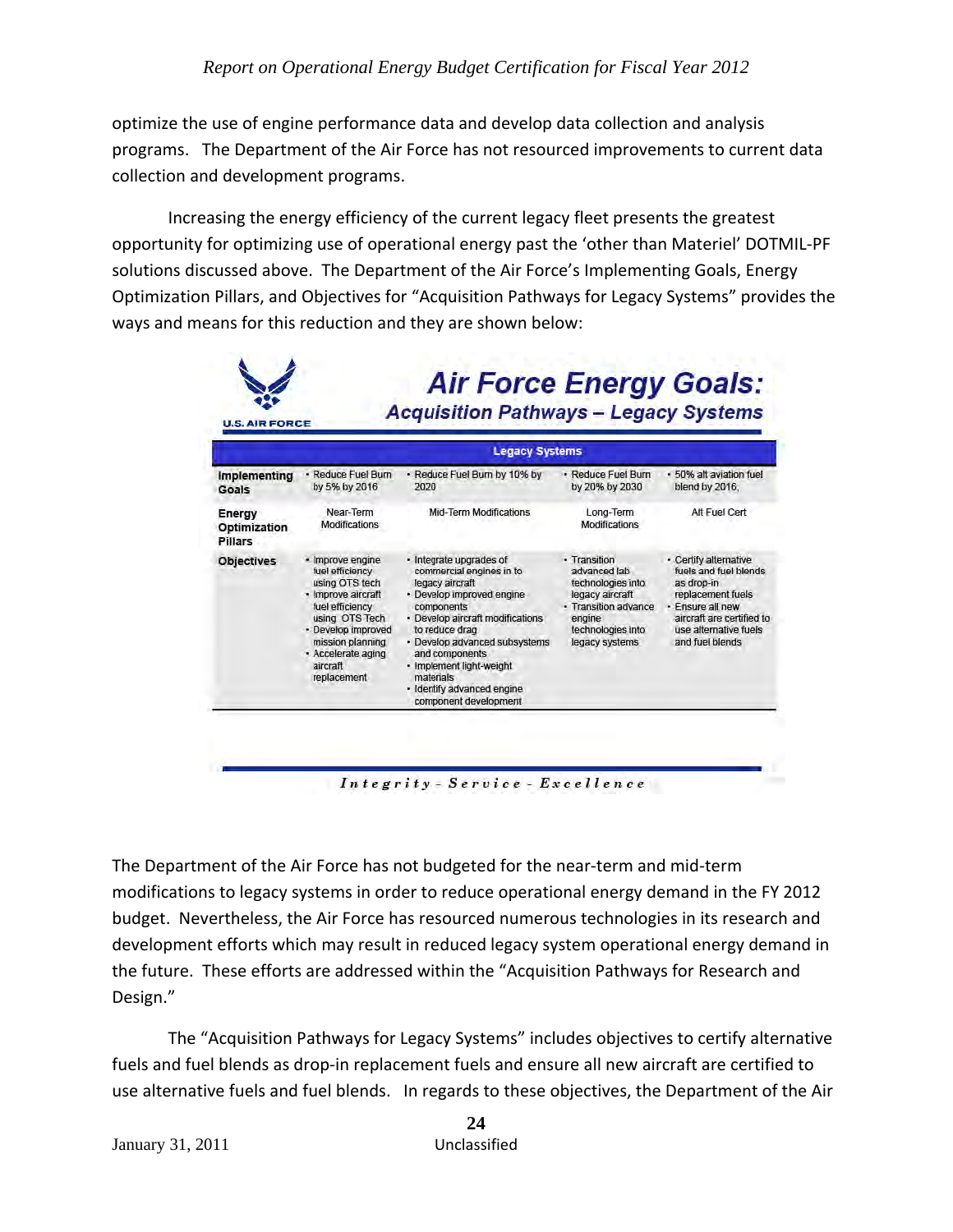Force will complete certification of aircraft, vehicles, and fuel delivery systems to use 50‐50 blends of conventional and Fischer‐Tropsch‐derived fuels in FY 2011. Certifications of blends of Hydrotreated Renewable Jet (HRJ) fuels will be completed in FY 2012. The Air Force has not budgeted funds to specifically acquire alternative fuels to meet its FY 2016 goal because the goal specifies that the fuels be cost‐competitive which means they will be acquired within the Air Force's existing fuel budget.

The Air Force's Implementing Goals, Energy Optimization Pillars, and Objectives for "Acquisition Pathways for Research and Design" are shown below:

|                                       |                                                                                                                                                                                         | <b>Research &amp; Development</b>                                                                                                                               |                                                                                                                                |                                                                                                                                                                                 |
|---------------------------------------|-----------------------------------------------------------------------------------------------------------------------------------------------------------------------------------------|-----------------------------------------------------------------------------------------------------------------------------------------------------------------|--------------------------------------------------------------------------------------------------------------------------------|---------------------------------------------------------------------------------------------------------------------------------------------------------------------------------|
| <b>Implementing Goals</b>             | · 20% Increase in Lift-to-Drag<br>ratio by 2016                                                                                                                                         | · Reduce Installed Specific<br>fuel consumption by 25% by<br>2016                                                                                               |                                                                                                                                | - Certify systems for alt<br>aviation fuel by 2011                                                                                                                              |
| <b>Energy Optimization</b><br>Pillars | Alt Fuels Evaluation                                                                                                                                                                    | Aircraft Tech                                                                                                                                                   | <b>Efficient/Adaptive</b><br>Engine Tech                                                                                       | <b>Advanced Design</b><br>Systems                                                                                                                                               |
| <b>Objectives</b>                     | · Test F-T/JP-8 blend<br>• Certify Fleet on F-T/JP-8<br>blend<br>· Evaluate biofuels for<br>CO <sub>2</sub> reduction<br>· Evaluate pure synthetic<br>fuels<br>· Material compatibility | Increase aero<br>efficiency<br>- Reduce Weight<br>- Longer Rang<br><b>Missions</b><br>- Increase lift-to-<br>drag ratio<br>· Advance light-<br>weight materials | · Reduce installed<br>specific fuel<br>consumption<br>· Increase thrust-to-<br>weight ratio<br>· Improve thermal<br>management | · Design energy<br>conversion<br>systems to be<br>fuel-flexible<br>· Pursue proactive<br>partnerships with<br>energy suppliers<br>for timely<br>deployment of<br>new technology |

Integrity - Service - Excellence

The Implementing Goals of a 20% Increase in Lift‐to‐Drag ratio by 2016, Reduce Installed Specific fuel consumption by 25% by 2016, and Certify systems for alternative aviation fuel by 2011 apply to the entire fleet and are addressed in the FY 2012 budget through investment in a number of science and technology efforts. They are resourced in the Research, Development, Test & Evaluation, Air Force (RDT&E, Air Force) appropriation, encompass Basic Research through Advanced Technology Development programs, and total to FY 2012 funding of \$247M and FYDP funding of \$908M.

FY 2012 budget investments focused on reducing weight, extending mission ranges, increasing lift‐to‐drag ratios, and designing advance lightweight materiel to address the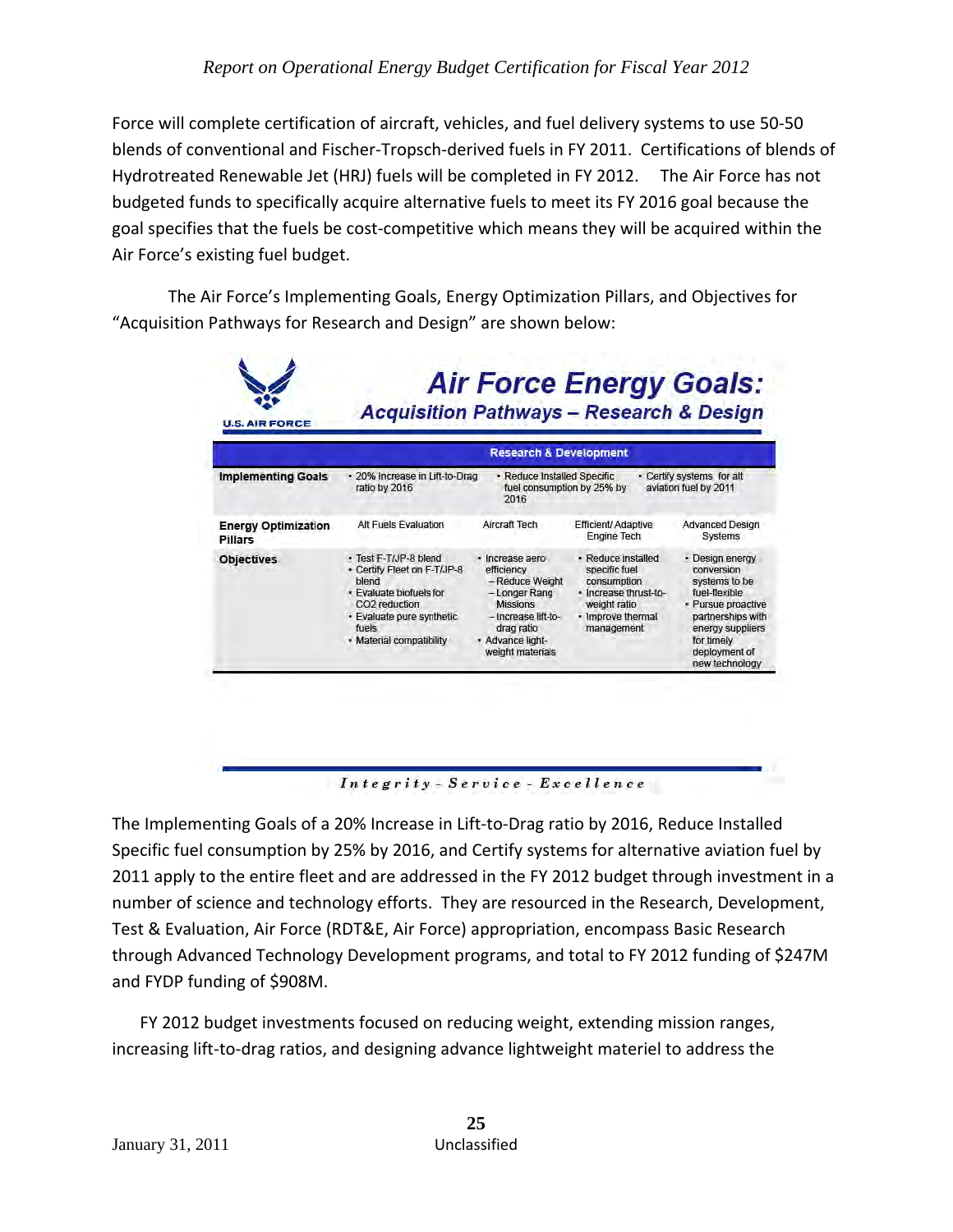Implementing Goal of a 20% Increase in Lift-to-Drag ratio by 2016. These investments total to FY 2012 funding of \$2.1M and FYDP funding of \$10.3M. Efforts in this area include:

- Develop a family of affordable lightweight materials, including metals, polymers, ceramics, metallic and nonmetallic composites, and hybrid materials to provide upgraded capabilities for existing aircraft, missile, and propulsion systems to meet the future system requirements
- Develop design methods to capitalize on new materials, multirole considerations, and integration of various subsystem hardware items and adaptive mechanisms into the actual aircraft
- Develop aircraft structures that have embedded components, which have previously been separate components that were attached to the air platforms
- Develop adaptive structures to provide in-flight modifications offering improved performance

FY 2012 budget investments in the Adaptive Versatile Engine Technology (ADVENT) and Highly Efficient Embedded Turbine Engine (HEETE) focus on Efficient and Adaptive Engine Technology through reduced installed specific fuel consumption, increased thrust‐to‐weight ratios and improved thermal management to address the Implementing Goal of "Reducing Installed Specific fuel consumption by 25% by 2016." These investments total to FY 2012 funding of \$94M and FYDP funding of \$361M.

- The ADVENT program seeks to develop an advanced turbine engine that automatically adjusts fan airflow and pressure ratio for optimized performance and fuel efficiency at all fight conditions. Operational assessments indicate that the ADVENT engine would have the potential to increase range by twenty‐five percent and time‐on‐station for the Long Range Precision Strike, to increase supersonic range and subsonic loiter in the 6th Generation TACAIR and to increase CTOL range by thirty percent and close air support time on station by thirty-three percent for the F-35 Joint Strike Fighter. The program is resourced for a full engine demonstration in FY 2013.
- The HEETE program is the next quantum step beyond and is enabled by ADVENT. The program's goal is to provide a ten percent increase in fuel efficiency beyond ADVENT, a fifty percent increase in transport range and an eighty percent increase in payload.

However, we note engine technology programs, while improving efficiency, have historically been used to make aircraft heavy and more capable rather than reduce fuel consumption or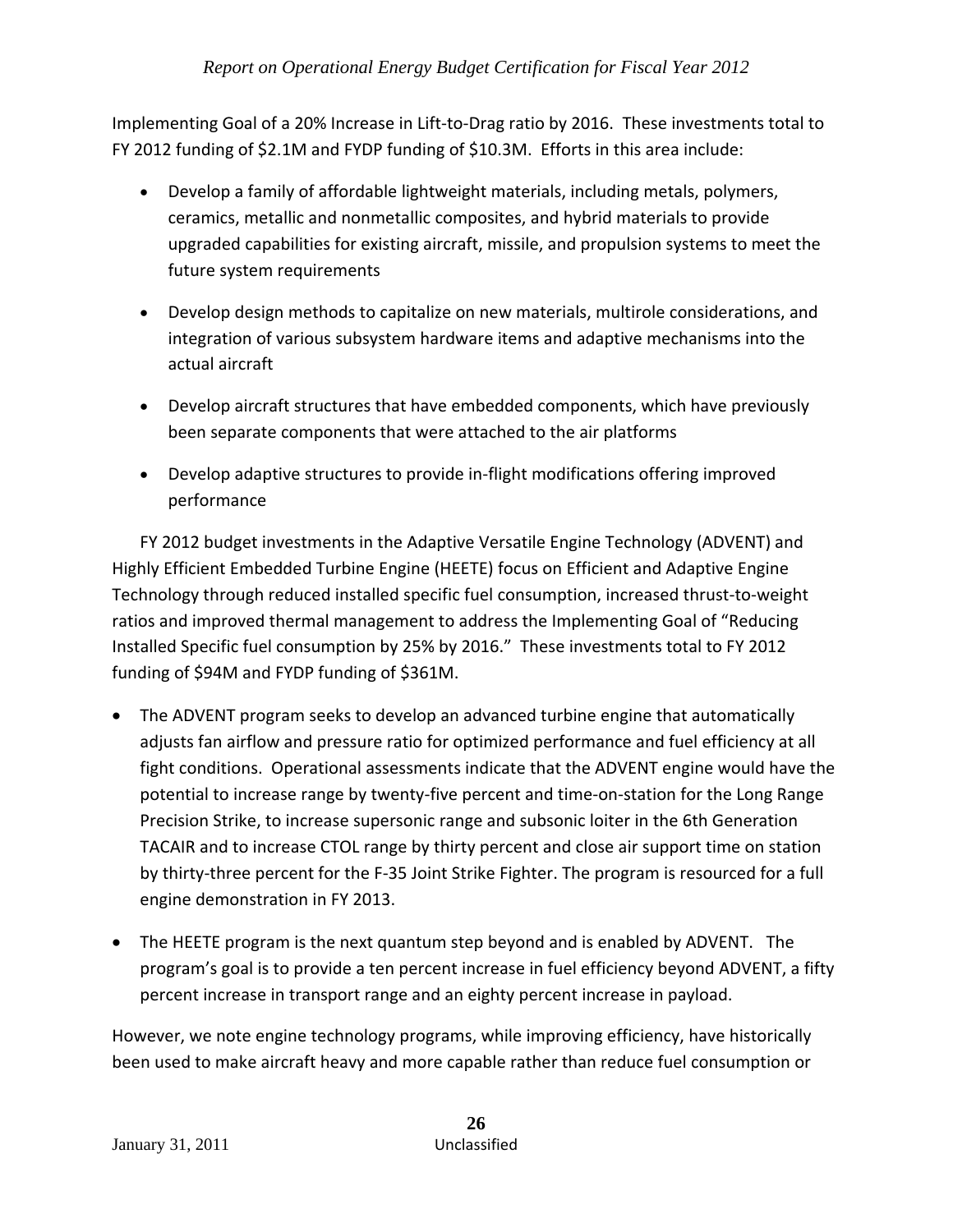increase endurance. The extent to which energy efficiencies are recognized will depend greatly upon the final aircraft configuration and mission.

The Acquisition Pathways for Research and Design includes objectives to evaluate biofuels for carbon dioxide reduction and evaluate pure synthetic fuels. To address these objectives, the Department of the Air Force proposed directing FY 2012 budget resources to alternative fuels evaluation at the Air Force Research Laboratory (AFRL). This funding amounts to \$13M in FY 2012 and \$70M across the FYDP.

The Department of the Air Force also invests in research and development for expeditionary base technologies. FY 2012 budget investments in this area amount to \$1.6M in FY 2012 and \$8.6M through the FYDP. Efforts in this area include: Investigating and developing innovative airbase operational energy capabilities such as integrating and demonstrating photovoltaics on shelter systems, grid power conditioning, and distribution methods such as wireless power system capable of line‐of‐sight energy transfer.

The Assistant Secretary of Defense for Operational Energy Plans and Programs assessment of the adequacy of the funding for operational energy requirements in the Department of the Air Force's proposed FY 2012 budget to the departments' goals and objectives is shown below:

| <b>Department of the Air Force</b>         |               |  |  |  |
|--------------------------------------------|---------------|--|--|--|
| <b>Operational Energy Goals/Objectives</b> | <b>Rating</b> |  |  |  |
| <b>Reduce Demand</b>                       | Yellow        |  |  |  |
| - Aviation Pathways                        | Yellow        |  |  |  |
| - Current/Near-term Efforts                | <b>Green</b>  |  |  |  |
| - Montoring & Measuring Efforts            | <b>Red</b>    |  |  |  |
| - Acquisiton Pathways - Legacy Systems     | <b>Red</b>    |  |  |  |
| - Acquisiton Pathways - Research & Design  | <b>Green</b>  |  |  |  |
| <b>Increase Supply</b>                     | <b>Green</b>  |  |  |  |
| - Acquisiton Pathways - Legacy Systems     | <b>Green</b>  |  |  |  |
| - Acquisiton Pathways - Research & Design  | <b>Green</b>  |  |  |  |
| <b>Expeditionary Base Efforts</b>          | <b>Green</b>  |  |  |  |

To strengthen its operational energy efforts, the Department of the Air Force should budget for the development and improvement of data collection and analysis programs to improve Monitoring and Measuring Efforts, and identify and budget for energy efficiency improvements to legacy systems. The Assistant Secretary of Defense for Operational Energy Plans and Programs certifies the Department of the Air Force's FY 2012 budget meets its Energy Strategy. The Department of the Air Force the FY 2013 budget will be certified against the Department of